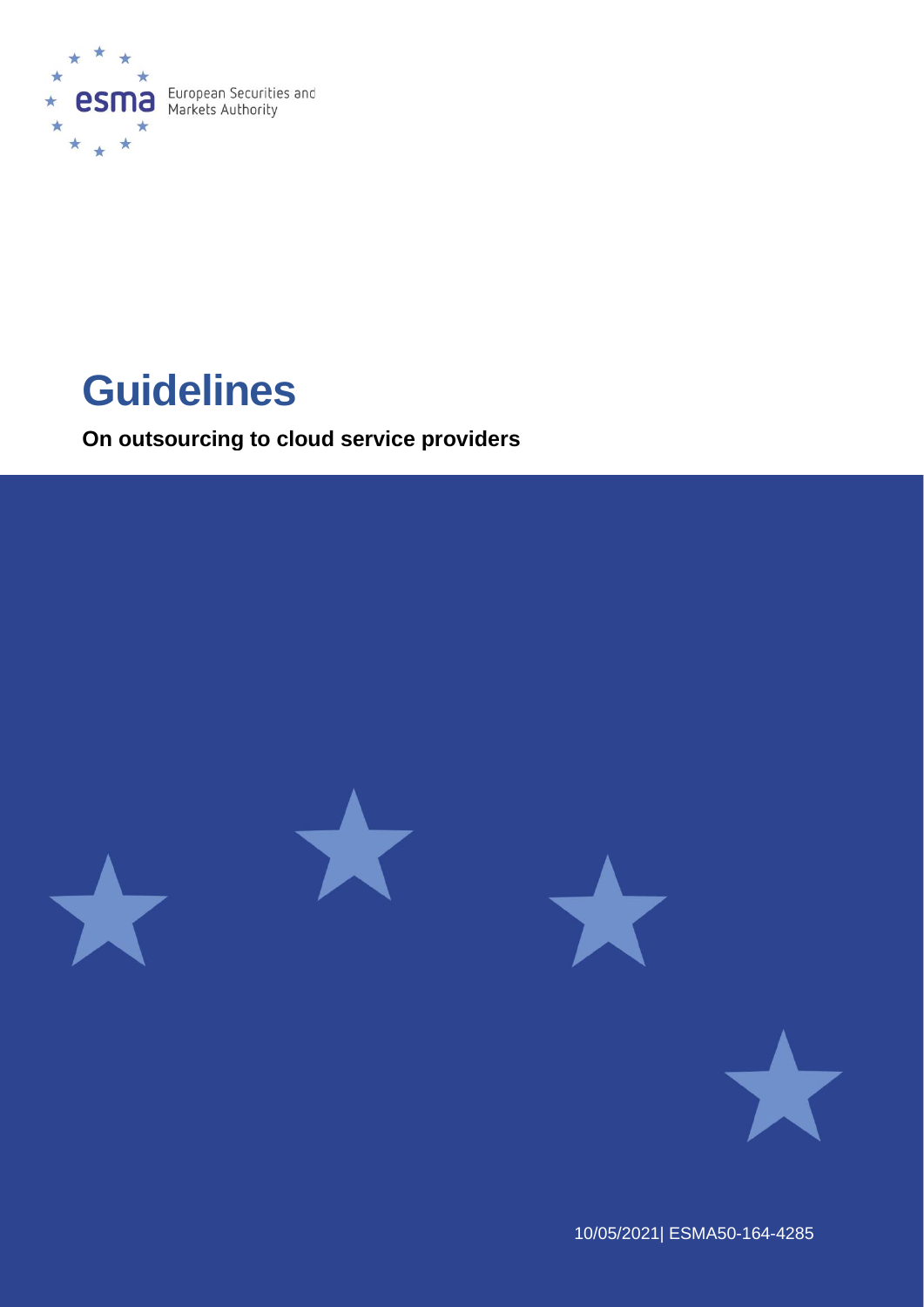

# **Table of Contents**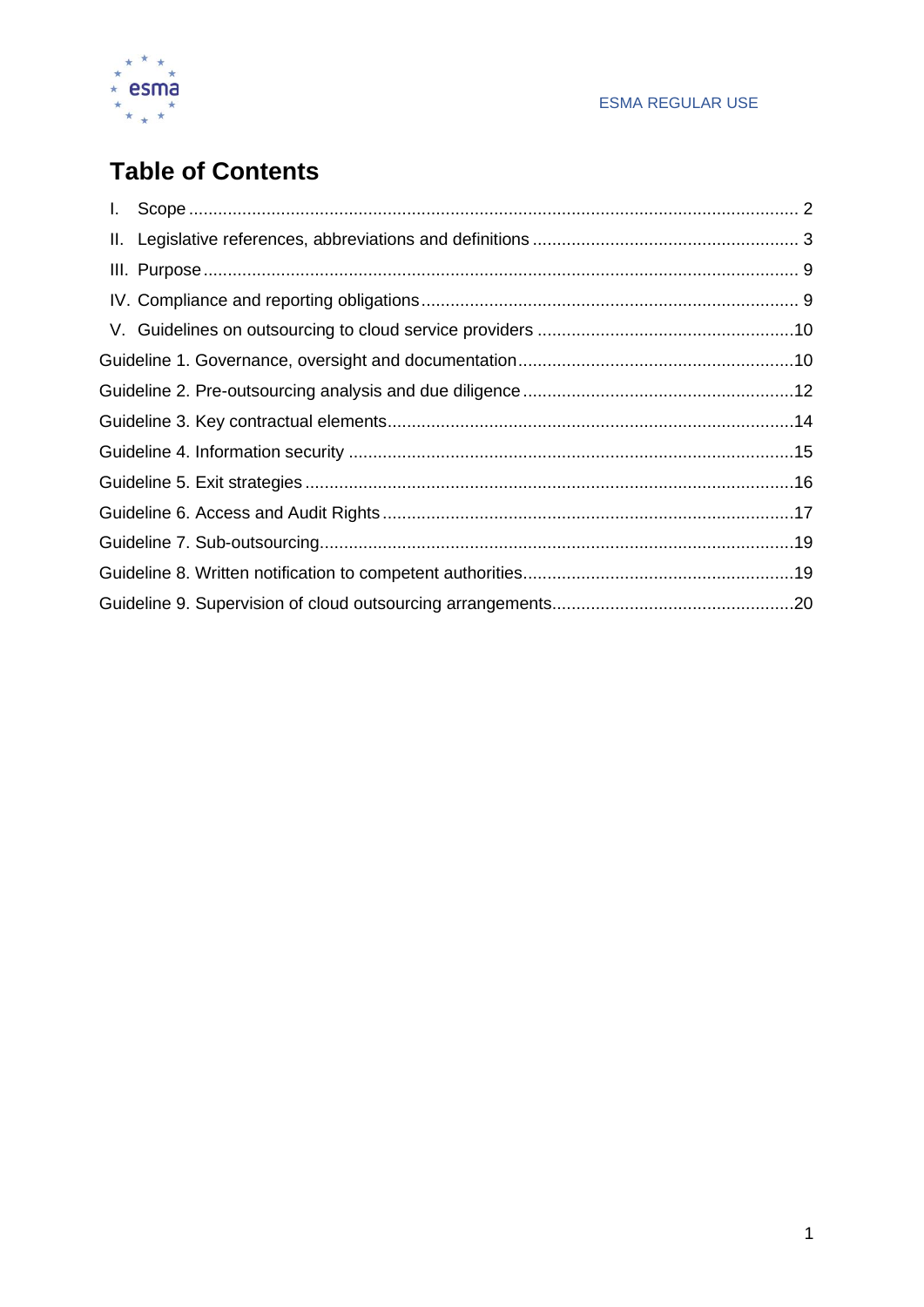

# <span id="page-2-0"></span>**I. Scope**

#### **Who?**

- 1. These guidelines apply to competent authorities and to (i) alternative investment fund managers (AIFMs) and depositaries of alternative investment funds (AIFs), (ii) undertakings for collective investment in transferable securities (UCITS), management companies and depositaries of UCITS, and investment companies that have not designated a management company authorised pursuant to UCITS Directive (iii) central counterparties (CCPs), including Tier 2 third-country CCPs which comply with the relevant EMIR requirements, (iv) trade repositories (TRs), (v) investment firms and credit institutions when carrying out investment services and activities, data reporting services providers and market operators of trading venues, (vi) central securities depositories (CSDs), (vii) credit rating agencies (CRAs), (viii) securitisation repositories (SRs), and (ix) administrators of critical benchmarks.
- 2. ESMA will also take these guidelines into account when assessing the extent to which compliance with the relevant EMIR requirements by a Tier 2 third-country CCP is satisfied by its compliance with comparable requirements in the third country pursuant to Article 25(2b)(a) of EMIR.

#### **What?**

- 3. These guidelines apply in relation to the following provisions:
	- a) Articles 15, 18, 20 and 21(8) of AIFMD; Articles 13, 22, 38, 39, 40, 44, 45, 57(1)(d), 57(2), 57(3), 58, 75, 76, 77, 79, 81, 82 and 98 of Commission Delegated Regulation (EU) 2013/231;
	- b) Articles 12(1)(a), 13, 14(1)(c), 22, 22a, 23(2), 30 and 31 of UCITS Directive; Article Articles 4(1) to 4(3), 4(5), 5(2), 7, 9, 23(4), 32, 38, 39 and 40 of Commission Directive 2010/43/EU; Articles 2(2)(j), 3(1), 13(2), 15, 16 and 22 of Commission Delegated Regulation (EU) No 2016/438;
	- c) Articles 25, 26(1), 26(3), 26(6), 34, 35 and 78-81 of EMIR; Articles 5 and 12 of SFTR; Articles 3(1)(f), 3(2), 4, 7(2)(d) and (f), 9 and 17 of Commission Delegated Regulation (EU) No 153/2013; Articles 16 and 21 of Commission Delegated Regulation (EU) No 150/2013; Articles 16 and 21 of Commission Delegated Regulation (EU) 2019/359;
	- d) Articles 16(2), 16(4), 16(5), 18(1), 19(3)(a), 47(1)(b) and (c), 48(1), 64(4), 65(5) and 66(3)1 of MiFID II; Articles 21(1) to (3), 23, 29(5), 30, 31 and 32 of Commission Delegated Regulation (EU) No 2017/565; Articles 6, 15 and 16 (6) of [Commission](https://eur-lex.europa.eu/legal-content/EN/TXT/PDF/?uri=CELEX:32017R0584&from=EN)  [Delegated Regulation \(EU\) No 2017/584;](https://eur-lex.europa.eu/legal-content/EN/TXT/PDF/?uri=CELEX:32017R0584&from=EN) Articles 6, 7, 8 and 9 of Commission Delegated Regulation (EU) No 2017/571;

<sup>1</sup> As of 1 January 2022, the reference to Articles 64(4), 65(5) and 66(3) of MiFID II should be read as referring to Articles 27g(4), 27h(5) and 27i(3) of MiFIR.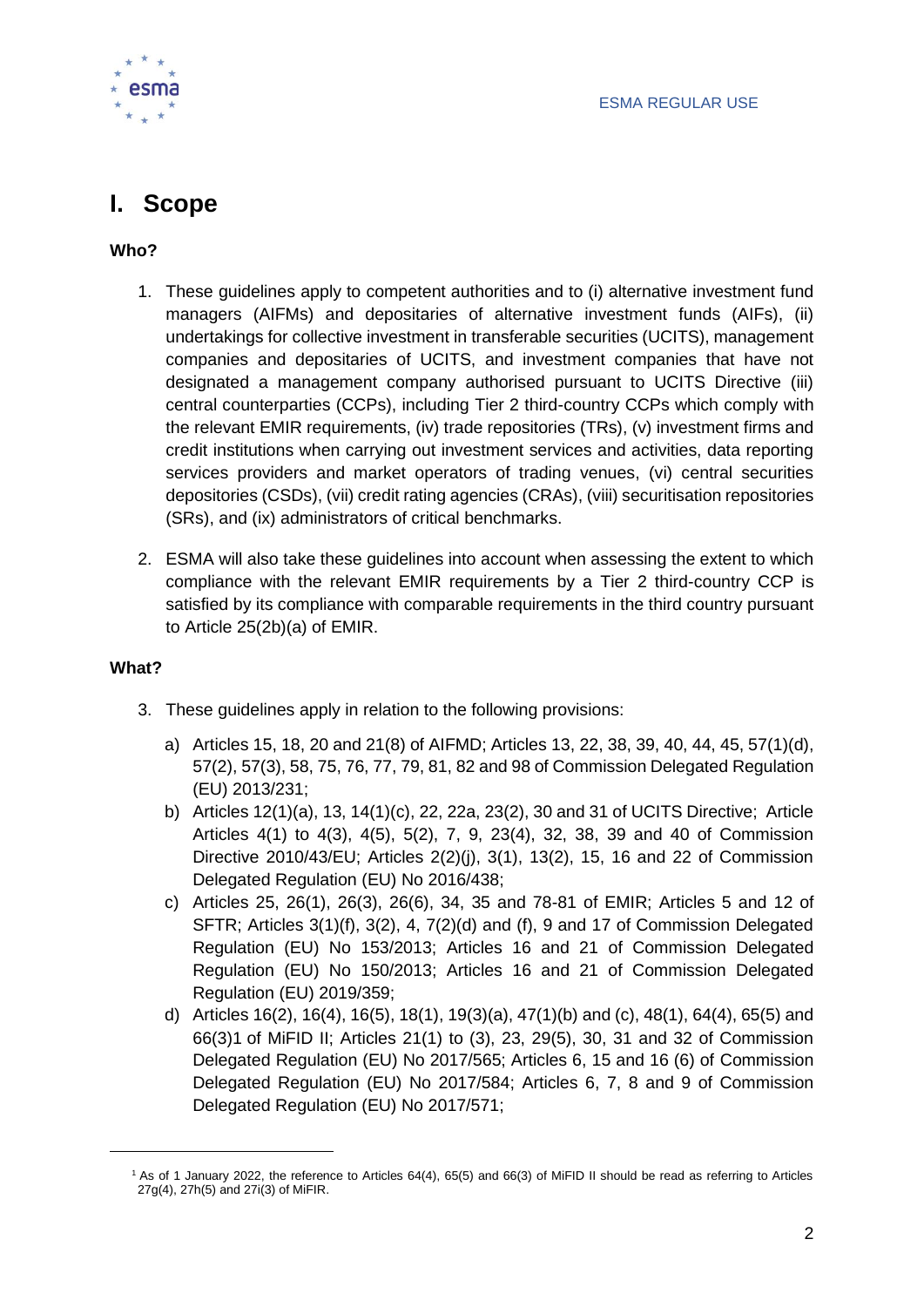

- e) Articles 22, 26, 30, 42, 44 and 45 of CSDR and Articles 33, 47, 50 (1), 57(2)(i), 66, 68, 75, 76, 78 and 80 of Commission Delegated Regulation (EU) No 2017/392;
- f) Article 9 and Annex I, Section A points 4 and 8 and Annex II point 17 of CRA Regulation and Articles 11 and 25 of the Commission Delegated Regulation (EU) No 2012/449;
- g) Article10(2) of SECR;
- h) Articles 6(3) and 10 of the Benchmarks Regulation and Point 7 of Annex I of Commission Delegated Regulation (EU) 2018/1646.

#### **When?**

4. These guidelines apply from 31 July 2021 to all cloud outsourcing arrangements entered into, renewed or amended on or after this date. Firms should review and amend accordingly existing cloud outsourcing arrangements with a view to ensuring that they take into account these guidelines by 31 December 2022. Where the review of cloud outsourcing arrangements of critical or important functions is not finalised by 31 December 2022, firms should inform their competent authority of this fact, including the measures planned to complete the review or the possible exit strategy.

# <span id="page-3-0"></span>**II. Legislative references, abbreviations and definitions**

| <b>ESMA Regulation</b>                                  | Regulation (EU) No 1095/2010 of the European Parliament<br>and of the Council of 24 November 2010 establishing a<br>European Supervisory Authority (European Securities and<br>Markets Authority), amending Decision No 716/2009/EC and<br>repealing Commission Decision 2009/77/EC <sup>2</sup> |
|---------------------------------------------------------|--------------------------------------------------------------------------------------------------------------------------------------------------------------------------------------------------------------------------------------------------------------------------------------------------|
| <b>AIFMD</b>                                            | Directive 2011/61/EU of the European Parliament and of the<br>Council of 8 June 2011 on Alternative Investment Fund<br>Managers and amending Directives 2003/41/EC and<br>2009/65/EC and Regulations (EC) No 1060/2009 and (EU)<br>No 1095/2010 <sup>3</sup>                                     |
| <b>Commission Delegated</b><br>Regulation (EU) 2013/231 | Commission Delegated Regulation (EU) 2013/231 of 19<br>December 2012 supplementing Directive 2011/61/EU of the<br>European Parliament and of the Council with regard to<br>exemptions, general operating conditions, depositaries,<br>leverage, transparency and supervision <sup>4</sup>        |
| <b>UCITS Directive</b>                                  | Directive 2009/65/EC of the European Parliament and of the<br>Council of 13 July 2009 on the coordination of laws,<br>regulations and administrative provisions relating<br>to                                                                                                                   |

#### **Legislative references**

<sup>2</sup> OJ L 331, 15.12.2010, p. 84

<sup>3</sup> OJ L 174, 1.7.2011, p. 1.

<sup>4</sup> OJ L 83, 22.3.2013, p. 1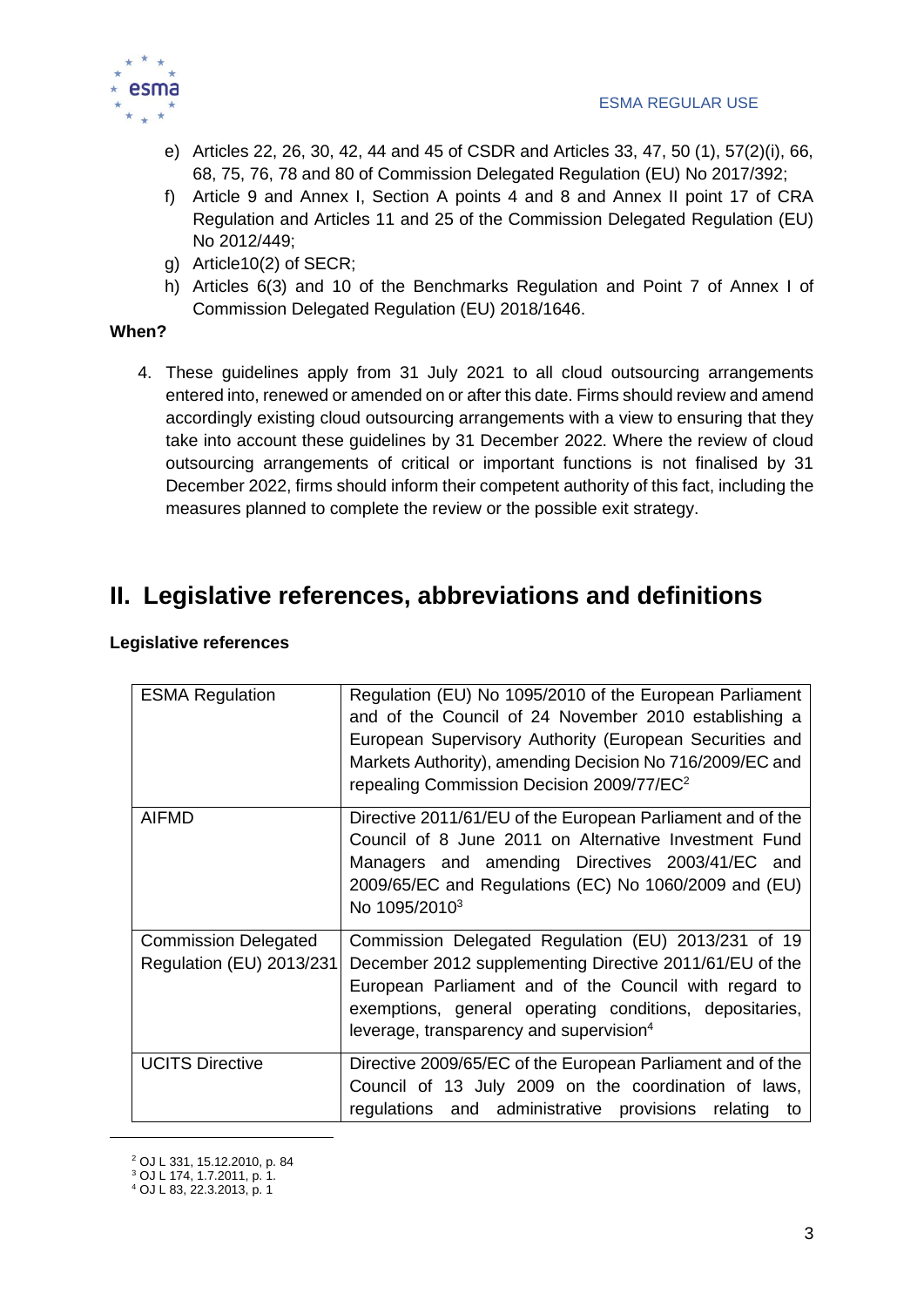

|                                                               | undertakings for collective investment in transferable<br>securities (UCITS) <sup>5</sup>                                                                                                                                                                                                                                                                                                        |
|---------------------------------------------------------------|--------------------------------------------------------------------------------------------------------------------------------------------------------------------------------------------------------------------------------------------------------------------------------------------------------------------------------------------------------------------------------------------------|
| <b>Commission Directive</b><br>2010/43/EU                     | Commission Directive 2010/43/EU of 1<br>July 2010<br>implementing Directive 2009/65/EC of the<br>European<br>Parliament and of the Council as regards organisational<br>requirements, conflicts of interest, conduct of business, risk<br>management and content of the agreement between a<br>depositary and a management company <sup>6</sup>                                                  |
| <b>Commission Delegated</b><br>Regulation (EU)<br>No 2016/438 | Commission Delegated Regulation (EU) 2016/438 of 17<br>December 2015 supplementing Directive 2009/65/EC of the<br>European Parliament and of the Council with regard to<br>obligations of depositaries <sup>7</sup>                                                                                                                                                                              |
| <b>EMIR</b>                                                   | Regulation (EU) No 648/2012 of the European Parliament<br>and of the Council of 4 July 2012 on OTC derivatives, central<br>counterparties and trade repositories <sup>8</sup>                                                                                                                                                                                                                    |
| <b>SFTR</b>                                                   | Regulation (EU) 2015/2365 of the European Parliament and<br>of the Council of 25 November 2015 on transparency of<br>securities financing transactions and of reuse and amending<br>Regulation (EU) No 648/2012 <sup>9</sup>                                                                                                                                                                     |
| <b>Commission Delegated</b><br>Regulation (EU) No<br>153/2013 | Commission Delegated Regulation (EU) No 153/2013 of 19<br>December 2012 supplementing Regulation (EU) No<br>648/2012 of the European Parliament and of the Council with<br>regard to regulatory technical standards on requirements for<br>central counterparties <sup>10</sup>                                                                                                                  |
| <b>Commission Delegated</b><br>Regulation (EU) No<br>150/2013 | Commission Delegated Regulation (EU) No 150/2013 of 19<br>December 2012 supplementing Regulation (EU) No<br>648/2012 of the European Parliament and of the Council on<br>OTC derivatives, central counterparties and<br>trade<br>repositories with regard to regulatory technical standards<br>specifying the details of the application for registration as a<br>trade repository <sup>11</sup> |
| <b>Commission Delegated</b><br>Regulation (EU) 2019/359       | Commission Delegated Regulation (EU) 2019/359 of 13<br>December 2018 supplementing Regulation (EU) 2015/2365<br>of the European Parliament and of the Council with regard to<br>regulatory technical standards specifying the details of the                                                                                                                                                     |

<sup>8</sup> OJ L 201, 27.7.2012, p. 1 <sup>9</sup> OJ L 337, 23.12.2015, p. 1

<sup>5</sup> OJ L 302, 17.11.2009, p. 32

<sup>6</sup> OJ L 176, 10.7.2010, p. 42

<sup>7</sup> OJ L 78, 24.3.2016, p. 11

<sup>10</sup> OJ L 52, 23.2.2013, p. 41

<sup>11</sup> OJ L 52, 23.2.2013, p. 25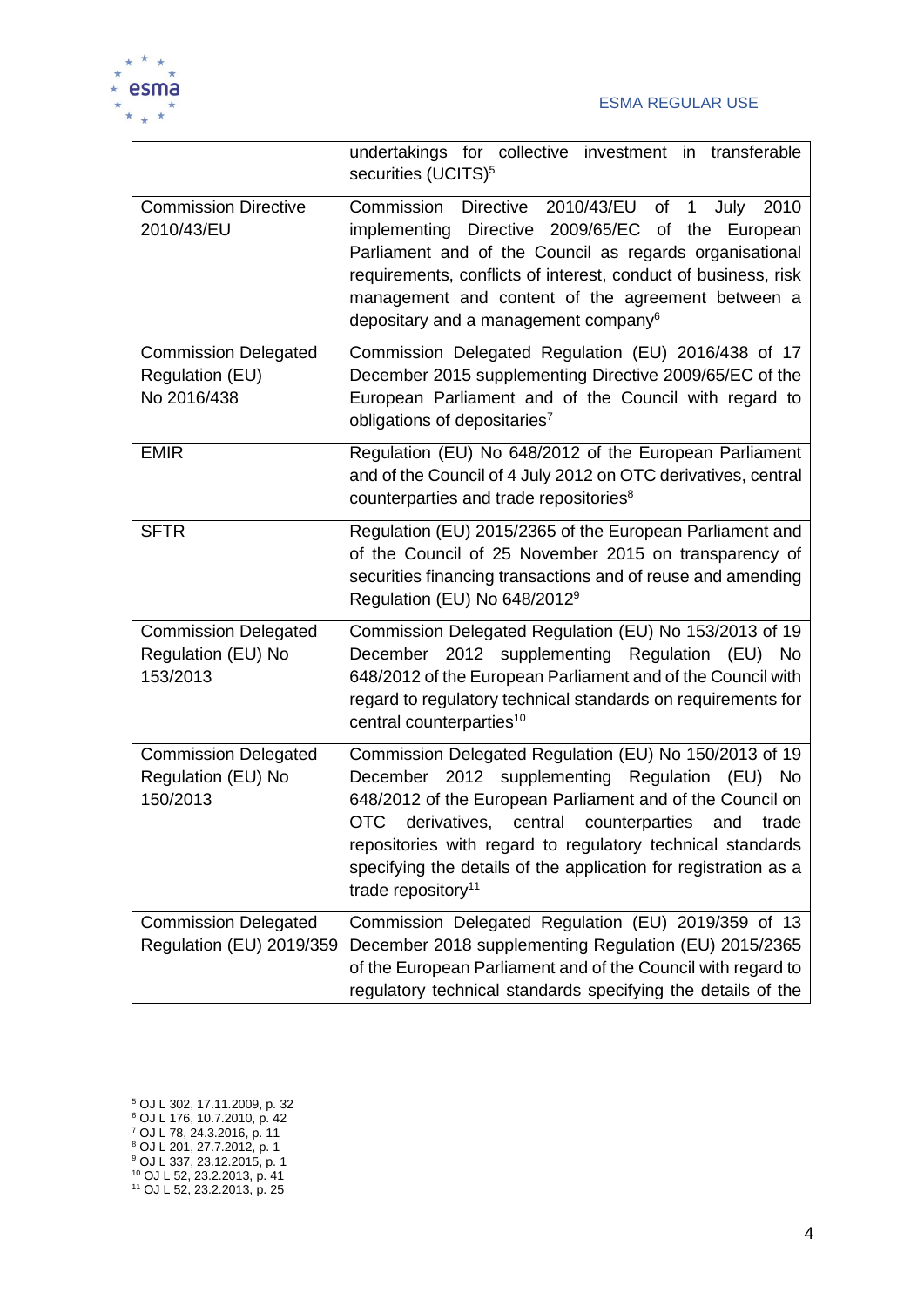

|                                                               | application for registration and extension of registration as a<br>trade repository <sup>12</sup>                                                                                                                                                                                                                                                    |
|---------------------------------------------------------------|------------------------------------------------------------------------------------------------------------------------------------------------------------------------------------------------------------------------------------------------------------------------------------------------------------------------------------------------------|
| MiFID II                                                      | Directive 2014/65/EU of the European Parliament and of the<br>Council of 15 May 2014 on markets in financial instruments<br>amending<br>Directive<br>2002/92/EC<br>and<br><b>Directive</b><br>and<br>2011/61/EU <sup>13</sup>                                                                                                                        |
| <b>MiFIR</b>                                                  | Regulation (EU) No 600/2014 of the European Parliament<br>and of the Council of 15 May 2014 on markets in financial<br>instruments and amending Regulation (EU) No 648/2012 ( <sup>14</sup> )                                                                                                                                                        |
| <b>Commission Delegated</b><br>Regulation (EU) No<br>2017/565 | Commission Delegated Regulation (EU) 2017/565 of 25 April<br>2016 supplementing Directive 2014/65/EU of the European<br>Parliament and of the Council as regards organisational<br>requirements and operating conditions for investment firms<br>and defined terms for the purposes of that Directive <sup>15</sup>                                  |
| <b>Commission Delegated</b><br>Regulation (EU) No<br>2017/584 | Commission Delegated Regulation (EU) 2017/584 of 14 July<br>2016 supplementing Directive 2014/65/EU of the European<br>Parliament and of the Council with regard to regulatory<br>technical standards specifying organisational requirements<br>of trading venues <sup>16</sup>                                                                      |
| <b>Commission Delegated</b><br>Regulation (EU) No<br>2017/571 | Commission Delegated Regulation (EU) 2017/571 of 2 June<br>2016 supplementing Directive 2014/65/EU of the European<br>Parliament and of the Council with regard to regulatory<br>technical standards on the authorisation, organisational<br>requirements and the publication of transactions for data<br>reporting services providers <sup>17</sup> |
| <b>CSDR</b>                                                   | Regulation (EU) No 909/2014 of 23 July 2014 on improving<br>securities settlement in the European Union and on central<br>securities depositories and amending Directives 98/26/EC<br>and 2014/65/EU and Regulation (EU) No 236/2012 <sup>18</sup>                                                                                                   |
| <b>Commission Delegated</b><br>Regulation (EU) No<br>2017/392 | Commission Delegated Regulation (EU) 2017/392 of 11<br>2016 supplementing Regulation (EU) No<br>November<br>909/2014 of the European Parliament and of the Council with<br>regard to regulatory technical standards on authorisation,<br>supervisory and operational requirements for central<br>securities depositories <sup>19</sup>               |

<sup>12</sup> OJ L 81, 22.3.2019, p. 45

<sup>13</sup> OJ L 173, 12.6.2014, p. 349 <sup>14</sup> OJ L 173, 12.6.2014, p. 84

<sup>15</sup> OJ L 87, 31.3.2017, p. 1

<sup>16</sup> OJ L 87, 31.3.2017, p. 350

<sup>17</sup> OJ L 87, 31.3.2017, p. 126

<sup>18</sup> OJ L 257, 28.8.2014, p. 1. <sup>19</sup> OJ L 65, 10.3.2017, p. 48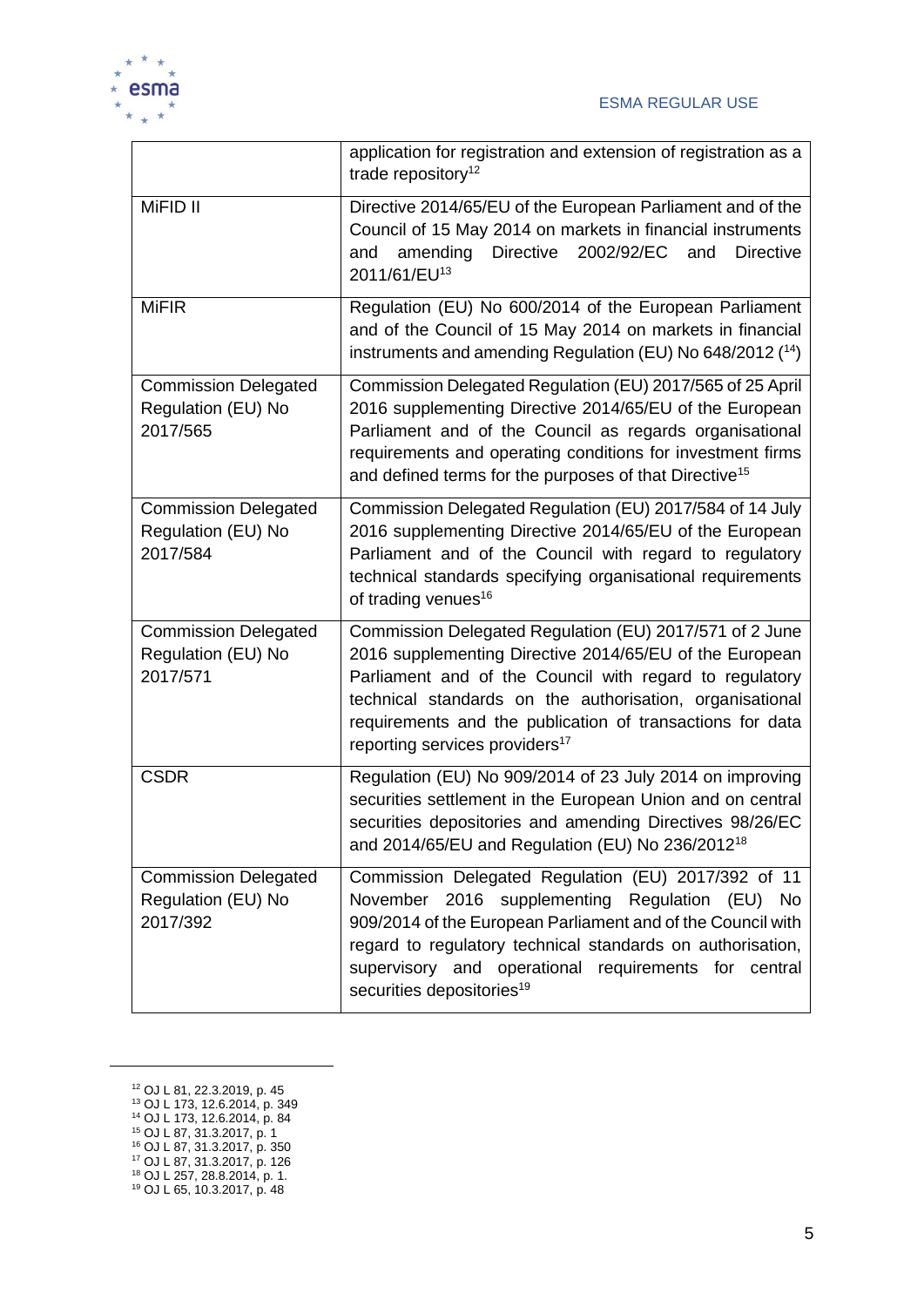

| <b>CRA Regulation</b>                                         | Regulation (EC) No 1060/2009 of the European Parliament<br>and of the Council of 16 September 2009 on credit rating<br>agencies <sup>20</sup>                                                                                                                                                                                                                                                               |
|---------------------------------------------------------------|-------------------------------------------------------------------------------------------------------------------------------------------------------------------------------------------------------------------------------------------------------------------------------------------------------------------------------------------------------------------------------------------------------------|
| <b>Commission Delegated</b><br>Regulation (EU) No<br>2012/449 | Commission Delegated Regulation (EU) No 449/2012 of 21<br>March 2012 supplementing Regulation (EC) No 1060/2009<br>of the European Parliament and of the Council with regard to<br>regulatory technical standards on information for registration<br>and certification of credit rating agencies <sup>21</sup>                                                                                              |
| <b>SECR</b>                                                   | Regulation (EU) 2017/2402 of the European Parliament and<br>of the Council of 12 December 2017 laying down a general<br>framework for securitisation and creating a<br>specific<br>framework for<br>simple, transparent and standardised<br>and amending Directives<br>securitisation,<br>2009/65/EC.<br>2009/138/EC and 2011/61/EU and Regulations (EC) No<br>1060/2009 and (EU) No 648/2012 <sup>22</sup> |
| <b>Benchmark Regulation</b>                                   | Regulation (EU) 2016/1011 of the European Parliament and<br>of the Council of 8 June 2016 on indices used as<br>benchmarks in financial instruments and financial contracts<br>or to measure the performance of investment funds and<br>amending Directives 2008/48/EC and 2014/17/EU and<br>Regulation (EU) No 596/2014 <sup>23</sup>                                                                      |
| <b>Commission Delegated</b><br>Regulation (EU)<br>2018/1646   | Commission Delegated Regulation (EU) 2018/1646 of 13<br>July 2018 supplementing Regulation (EU) 2016/1011 of the<br>European Parliament and of the Council with regard to<br>regulatory technical standards for the information to be<br>provided in an application for authorisation and in an<br>application for registration <sup>24</sup>                                                               |
| <b>GDPR</b>                                                   | Regulation (EU) 2016/679 of the European Parliament and<br>of the Council of 27 April 2016 on the protection of natural<br>persons with regard to the processing of personal data and<br>on the free movement of such data, and repealing Directive<br>95/46/EC <sup>25</sup>                                                                                                                               |

#### **Abbreviations**

| <b>CSP</b> | Cloud service provider                    |
|------------|-------------------------------------------|
| ESMA       | European Securities and Markets Authority |

<sup>20</sup> OJ L 302, 17.11.2009, p. 1.

<sup>21</sup> OJ L 140, 30.5.2012, p. 32

<sup>22</sup> OJ L 347, 28.12.2017, p. 35. <sup>23</sup> OJ L 171, 29.6.2016, p. 1

<sup>24</sup> OJ L 274, 5.11.2018, p. 43

<sup>25</sup> OJ L 119, 4.5.2016, p.1-88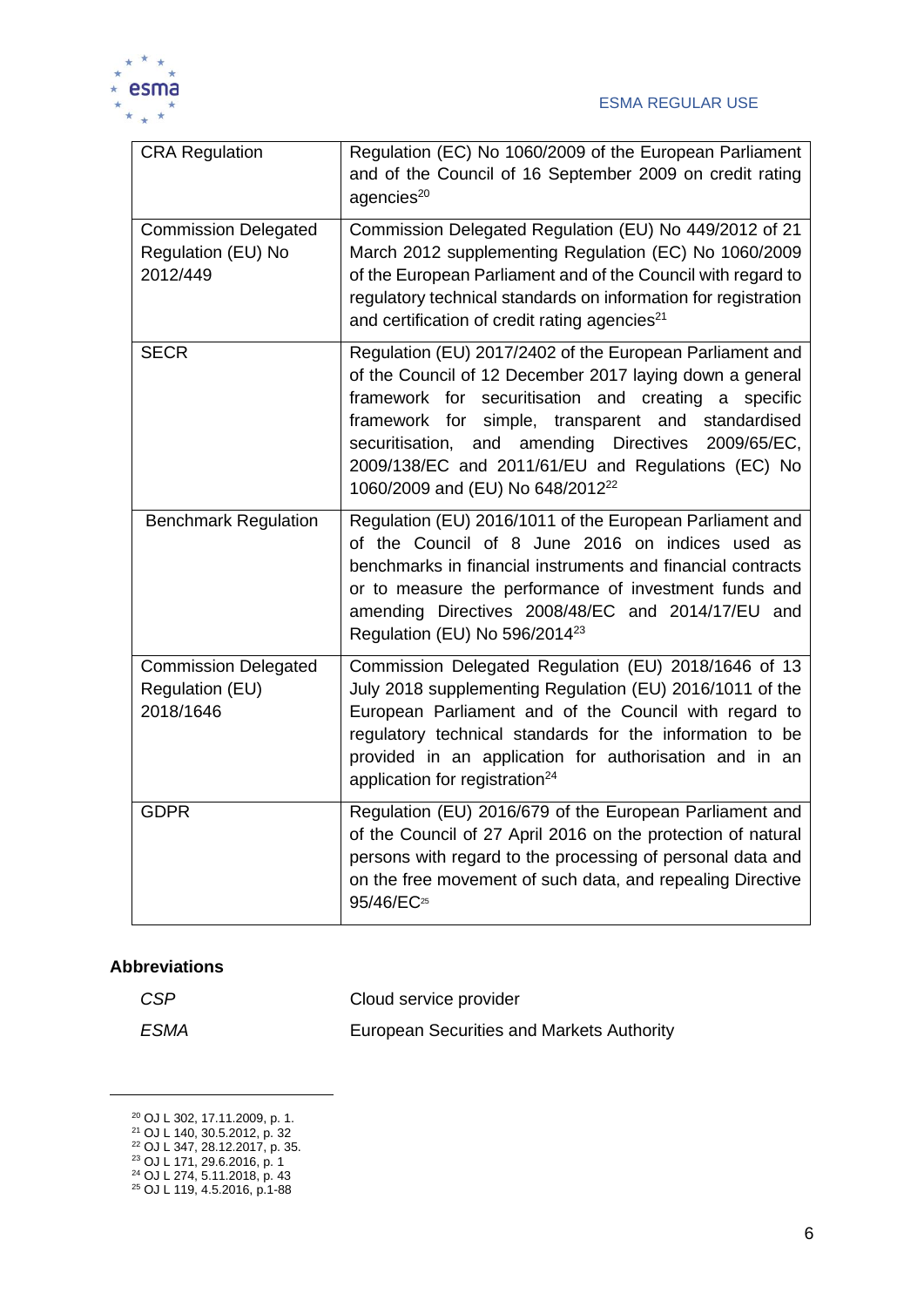

*EU* European Union

#### **Definitions**

| function                               | means any processes, services or activities;                                                                                                                                                                                                                                                                                                                                                                                                                                                                            |
|----------------------------------------|-------------------------------------------------------------------------------------------------------------------------------------------------------------------------------------------------------------------------------------------------------------------------------------------------------------------------------------------------------------------------------------------------------------------------------------------------------------------------------------------------------------------------|
| critical or important function         | means any function whose defect or failure in its<br>performance would materially impair:<br>a) a firm's compliance with its obligations<br>under the applicable legislation;<br>b) a firm's financial performance; or<br>c) the soundness or the continuity of a firm's<br>main services and activities;                                                                                                                                                                                                               |
| cloud services                         | means services provided using cloud computing;                                                                                                                                                                                                                                                                                                                                                                                                                                                                          |
| cloud computing or cloud <sup>t6</sup> | means a paradigm for enabling network access to a<br>scalable and elastic pool of shareable physical or virtual<br>resources (for example servers, operating systems,<br>networks, software, applications, and storage equipment)<br>with self-service provisioning and administration on-<br>demand;                                                                                                                                                                                                                   |
| cloud service provider                 | means a third-party delivering cloud services under a<br>cloud outsourcing arrangement;                                                                                                                                                                                                                                                                                                                                                                                                                                 |
| cloud outsourcing<br>arrangement       | means an arrangement of any form, including delegation<br>arrangements, between:<br>a firm and a CSP by which that CSP performs a<br>(i)<br>function that would otherwise be undertaken by<br>the firm itself; or<br>a firm and a third-party which is not a CSP, but<br>(ii)<br>which relies significantly on a CSP to perform a<br>function that would otherwise be undertaken by<br>the firm itself. In this case, a reference to a 'CSP'<br>in these guidelines should be read as referring to<br>such third-party. |
| sub-outsourcing                        | means a situation where the CSP further transfers the<br>outsourced function (or a part of that function) to another<br>service provider under an outsourcing arrangement;                                                                                                                                                                                                                                                                                                                                              |

 $^{26}$  Cloud computing is often abbreviated into 'cloud'. The term 'cloud' is used throughout the rest of the document for ease of reference.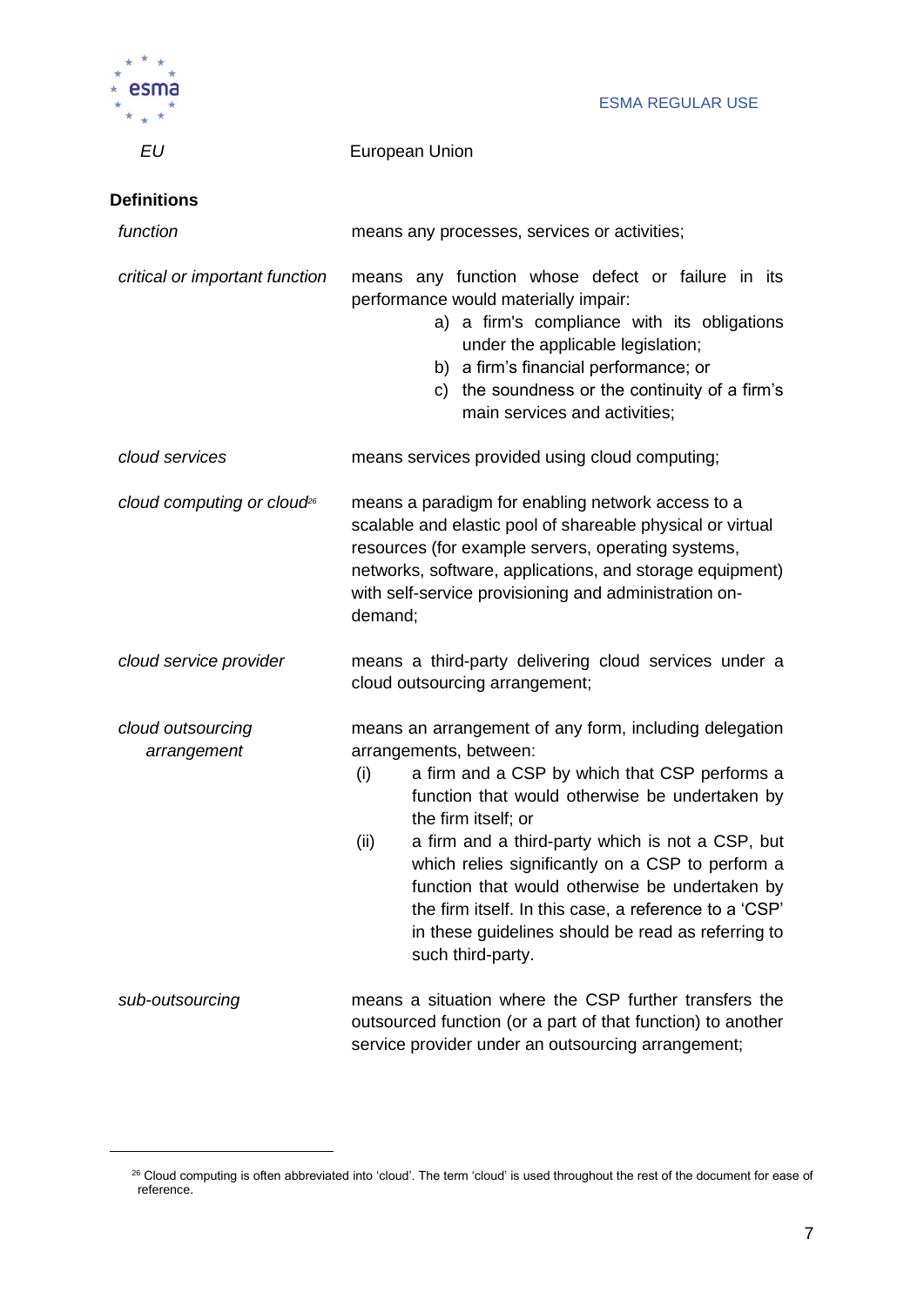

*cloud deployment model* means the way in which cloud may be organised based on the control and sharing of physical or virtual resources. Cloud deployment models include community<sup>27</sup>, hybrid<sup>28</sup>, private<sup>29</sup> and public<sup>30</sup> clouds;

- *firms* a) alternative investment fund managers or 'AIFMs' as defined in Article 4(1)(b) of the AIFMD and depositaries as referred to in Article 21(3) of AIFMD ('depositaries of alternative investment funds (AIFs)');
	- b) management companies as defined in Article 2(1)(b) of the UCITS Directive ("UCITS management companies") and depositaries as defined in Article 2(1)(a) of UCITS Directive ("depositaries of UCITS");
	- c) central counterparties (CCPs) as defined in Article 2(1) of EMIR and Tier 2 thirdcountry CCPs within the meaning of Article 25(2a) of EMIR which comply with the relevant EMIR requirements pursuant to Article 25(2b)(a) of EMIR;
	- d) trade repositories as defined in Article 2(2) of EMIR and in Article 3(1) of SFTR;
	- e) investment firms as defined in Article 4(1)(1) of MiFID II and credit institutions as defined in Article 4(1)(27) of MiFID II, which carry out investment services and activities within the meaning of Article 4(1)(2) of MiFID II;
	- f) data reporting services providers as defined in Article 4(1)(63) of MiFID II31;
	- g) market operators of trading venues within the meaning of Article 4(1)(24) of MiFID II;

<sup>&</sup>lt;sup>27</sup> A cloud deployment model where cloud services exclusively support and are shared by a specific collection of cloud service customers who have shared requirements and a relationship with one another, and where resources are controlled by at least one member of this collection;

<sup>&</sup>lt;sup>28</sup> A cloud deployment model that uses at least two different cloud deployment models

<sup>&</sup>lt;sup>29</sup> A cloud deployment model where cloud services are used exclusively by a single cloud service customer and resources are controlled by that cloud service customer

<sup>&</sup>lt;sup>30</sup> A cloud deployment model where cloud services are potentially available to any cloud service customer and resources are controlled by the cloud service provider

<sup>31</sup> As of 1 January 2022, the reference to this provision should be read as a reference to point 36(a) of Article 2(1) of MiFIR.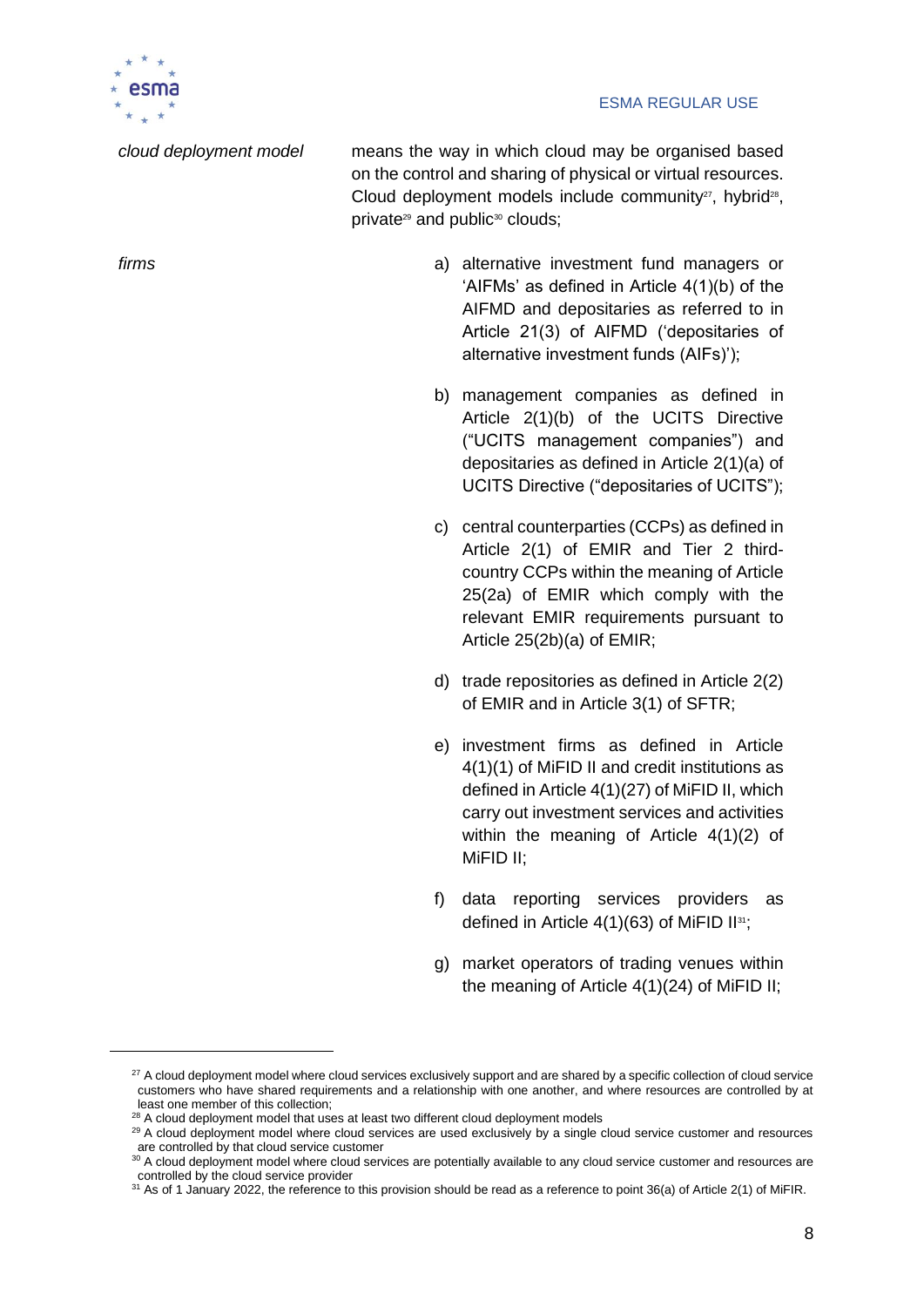

- h) central securities depositories (CSDs) as defined Article 2(1)(1) of CSDR;
- i) credit rating agencies as defined in Article 3(1)(b) of the CRA Regulation;
- j) securitisation repositories as defined in Article 2(23) of SECR;
- k) administrators of critical benchmarks as defined in Article 3(1)(25) of the Benchmarks Regulation.

# <span id="page-9-0"></span>**III. Purpose**

5. These guidelines are based on Article 16(1) of the ESMA Regulation. The objectives of these guidelines are to establish consistent, efficient and effective supervisory practices within the European System of Financial Supervision (ESFS) and to ensure the common, uniform and consistent application of the requirements referred to in Section 1.1 under the heading 'What?' where firms outsource to CSPs. In particular, these guidelines aim to help firms and competent authorities identify, address and monitor the risks and challenges arising from cloud outsourcing arrangements, from making the decision to outsource, selecting a cloud service provider, monitoring outsourced activities to providing for exit strategies.

# <span id="page-9-1"></span>**IV.Compliance and reporting obligations**

#### **Status of the guidelines**

- 6. In accordance with Article 16(3) of the ESMA Regulation, competent authorities and firms shall make every effort to comply with these guidelines.
- 7. Competent authorities to which these guidelines apply should comply by incorporating them into their national legal and/or supervisory frameworks as appropriate, including where particular guidelines are directed primarily at firms. In this case, competent authorities should ensure, through their supervision, that firms comply with the guidelines.
- 8. Through its ongoing direct supervision, ESMA will assess the application of these guidelines by CRAs, TRs, SRs, Tier 2 third-country CCPs and, from 1 January 2022, data reporting services providers and administrators of EU critical benchmarks.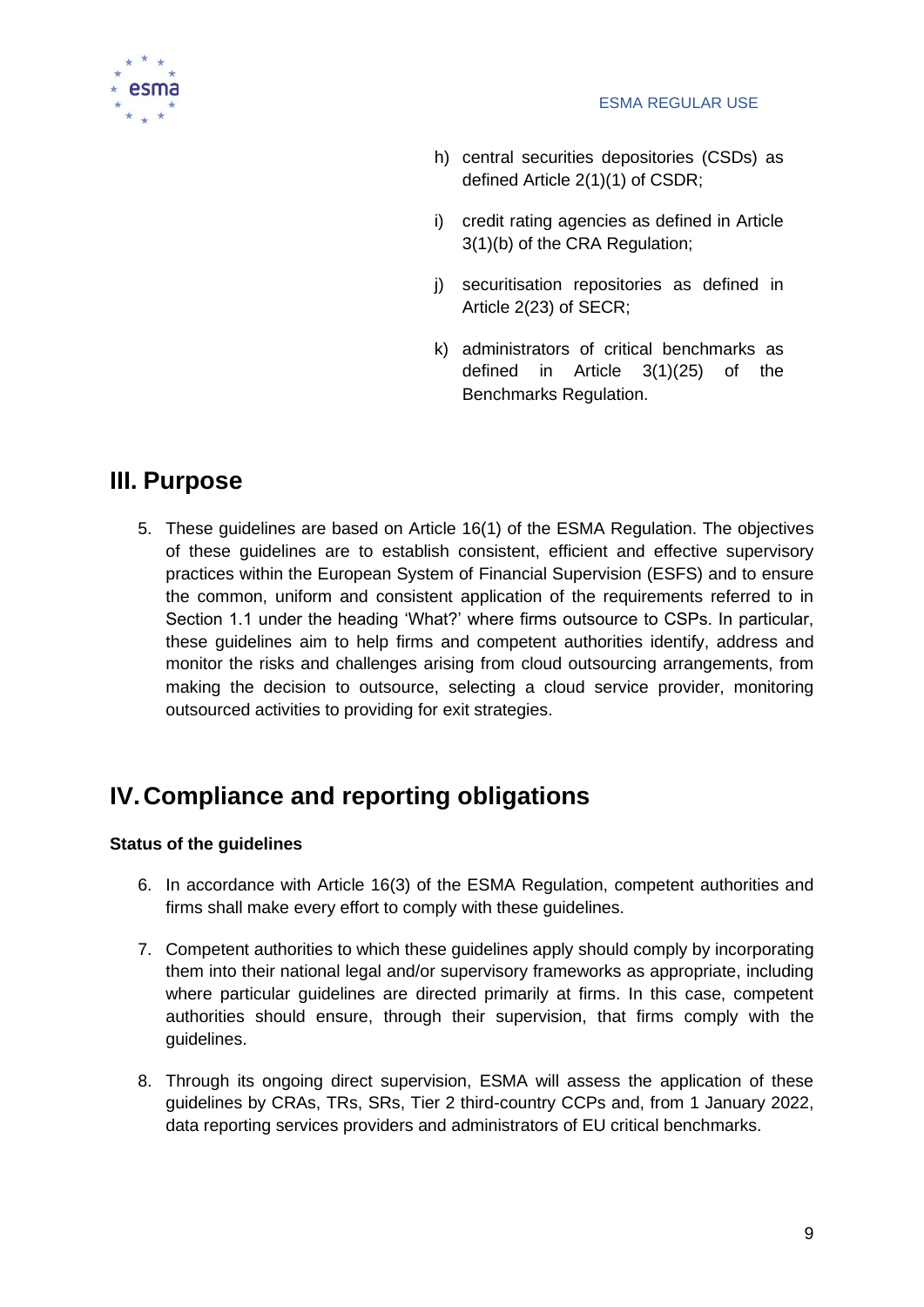

#### **Reporting requirements**

- 9. Within two months of the date of publication of the guidelines on ESMA's website in all EU official languages, competent authorities to which these guidelines apply must notify ESMA whether they (i) comply, (ii) do not comply, but intend to comply, or (iii) do not comply and do not intend to comply with the guidelines.
- 10. In case of non-compliance, competent authorities must also notify ESMA within two months of the date of publication of the guidelines on ESMA's website in all EU official languages of their reasons for not complying with the guidelines. A template for notifications is available on ESMA's website. Once the template has been filled in, it shall be transmitted to ESMA.
- 11. Firms are not required to report whether they comply with these guidelines.

# <span id="page-10-0"></span>**V. Guidelines on outsourcing to cloud service providers**

### <span id="page-10-1"></span>**Guideline 1. Governance, oversight and documentation**

- 12. A firm should have a defined and up-to-date cloud outsourcing strategy that is consistent with the firm's relevant strategies and internal policies and processes, including in relation to information and communication technology, information security, and operational risk management.
- 13. A firm should:
	- a) clearly assign the responsibilities for the documentation, management and control of cloud outsourcing arrangements within its organisation;
	- b) allocate sufficient resources to ensure compliance with these guidelines and all of the legal requirements applicable to its cloud outsourcing arrangements;
	- c) establish a cloud outsourcing oversight function or designate senior staff members who are directly accountable to the management body and responsible for managing and overseeing the risks of cloud outsourcing arrangements. When complying with this guideline, firms should take into account the nature, scale and complexity of their business, including in terms of risk for the financial system, and the risks inherent to the outsourced functions and make sure that their management body has the relevant technical skills to understand the risks involved in cloud outsourcing arrangements<sup>32</sup>. Small and less complex firms should at least ensure a clear division of tasks and responsibilities for the management and oversight of cloud outsourcing arrangements.

 $32$  For investment firms and credit institutions, see the 'Joint ESMA and EBA guidelines on the assessment of suitability of the management body and key function holders under Directive 2013/36/EU and Directive 2014/65/EU' (EBA/GL/2017/12).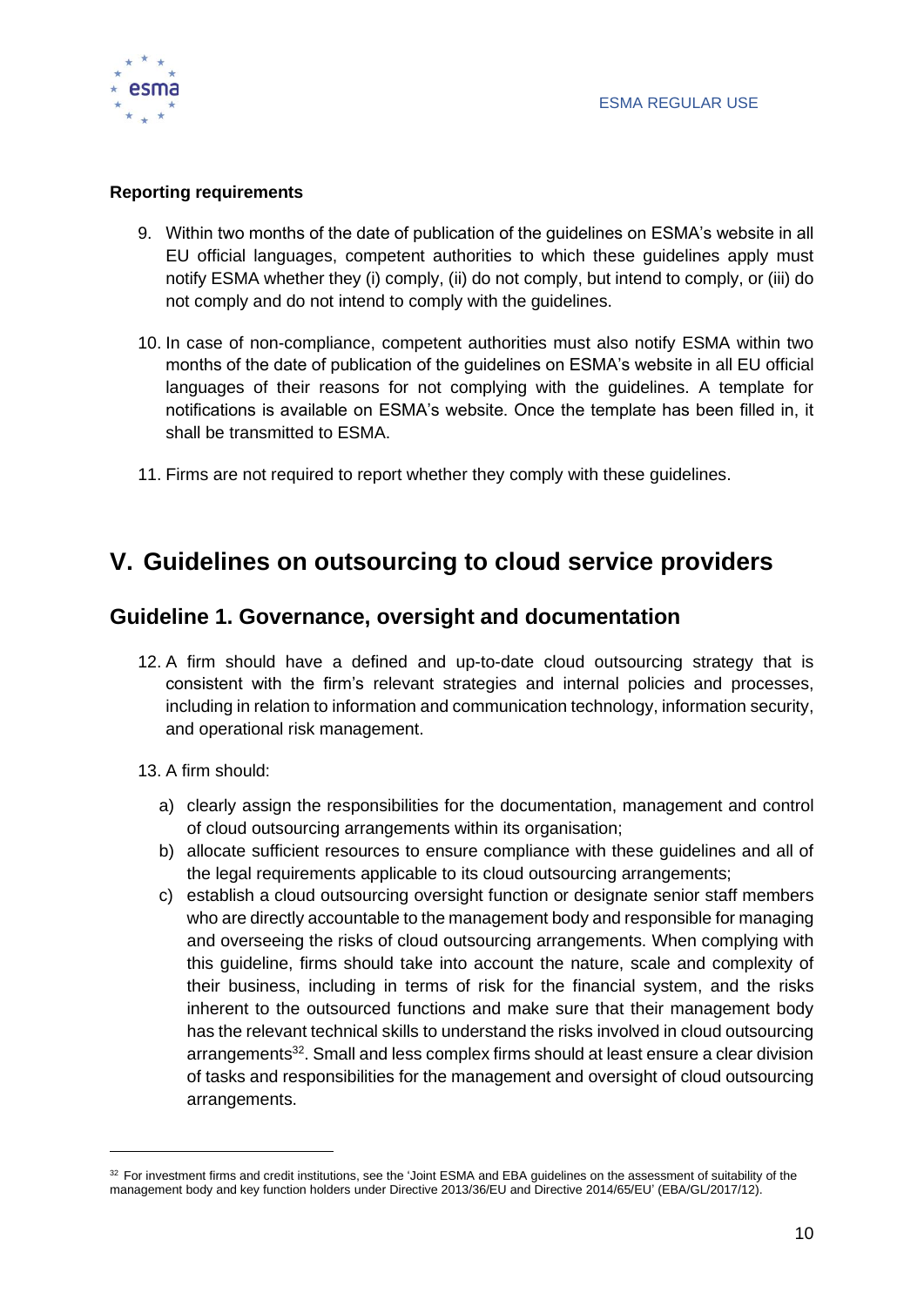

- 14. A firm should monitor the performance of activities, the security measures and the adherence to agreed service levels by its CSPs. This monitoring should be risk-based, with a primary focus on the critical or important functions that have been outsourced.
- 15. A firm should reassess whether its cloud outsourcing arrangements concern a critical or important function periodically and whenever the risk, nature or scale of an outsourced function has materially changed.
- 16. A firm should maintain an updated register of information on all its cloud outsourcing arrangements, distinguishing between the outsourcing of critical or important functions and other outsourcing arrangements. When distinguishing between the outsourcing of critical or important functions and other outsourcing arrangements, it should provide a brief summary of the reasons why the outsourced function is or is not considered critical or important. Taking into account national law, a firm should also maintain a record of terminated cloud outsourcing arrangements for an appropriate time period.
- 17. For the cloud outsourcing arrangements concerning critical or important functions, the register should include at least the following information for each cloud outsourcing arrangement:
	- a) a reference number;
	- b) the start date and, as applicable, the next contract renewal date, the end date and/or notice periods for the CSP and for the firm;
	- c) a brief description of the outsourced function, including the data that is outsourced and whether this data includes personal data (for example by providing a yes or no in a separate data field);
	- d) a category assigned by the firm that reflects the nature of the outsourced function (for example information technology function, control function), which should facilitate the identification of the different types of cloud outsourcing arrangements;
	- e) whether the outsourced function supports business operations that are time-critical;
	- f) the name and the brand name (if any) of the CSP, its country of registration, its corporate registration number, its legal entity identifier (where available), its registered address, its relevant contact details and the name of its parent company (if any);
	- g) the governing law of the cloud outsourcing arrangement and, if any, the choice of jurisdiction:
	- h) the type of cloud services and deployment models and the specific nature of the data to be held and the locations (namely regions or countries) where such data may be stored;
	- i) the date of the most recent assessment of the criticality or importance of the outsourced function and the date of the next planned assessment;
	- j) the date of the most recent risk assessment/audit of the CSP together with a brief summary of the main results, and the date of the next planned risk assessment/audit;
	- k) the individual or decision-making body in the firm that approved the cloud outsourcing arrangement;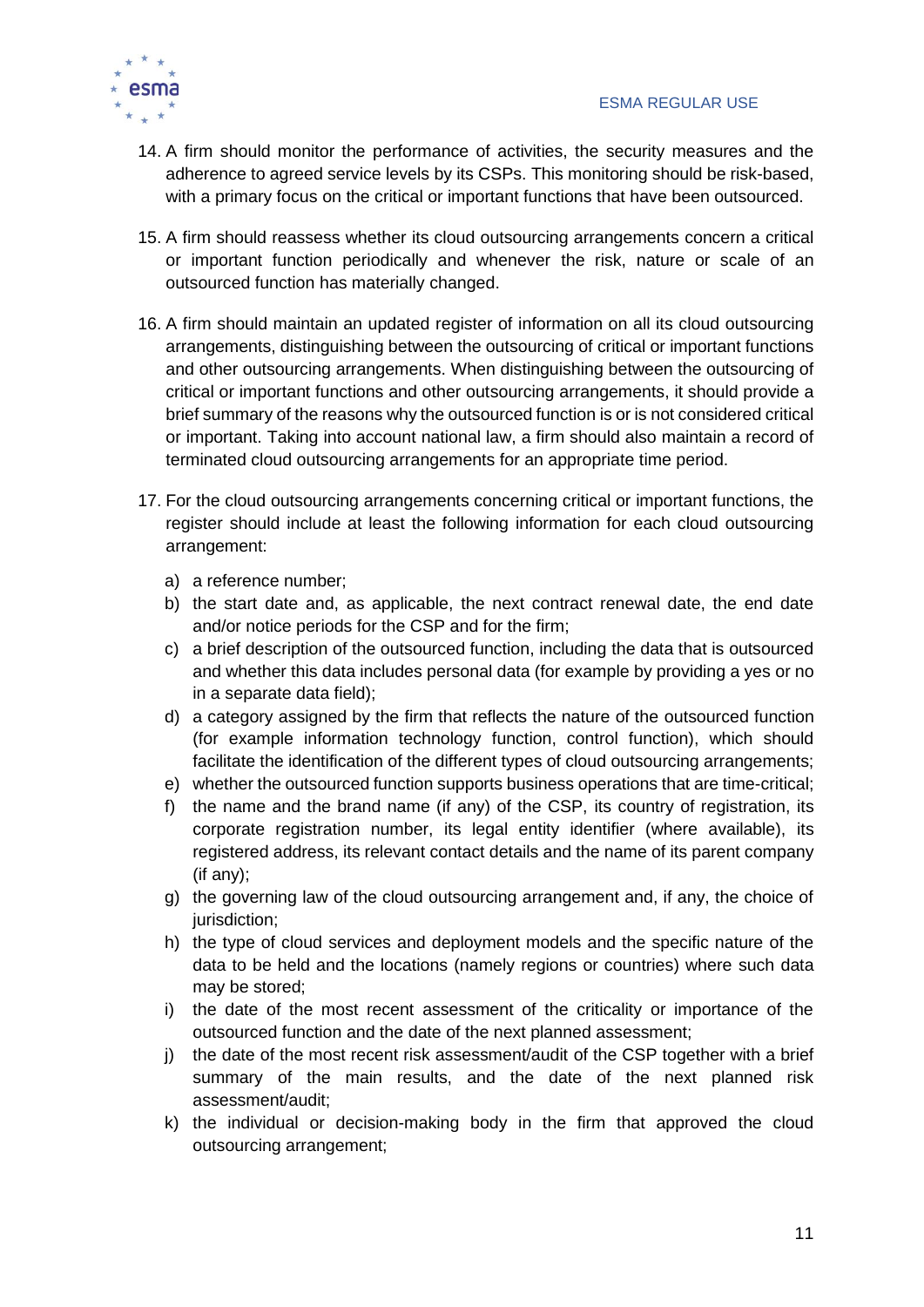

- l) where applicable, the names of any sub-outsourcer to which a critical or important function (or material parts thereof) is sub-outsourced, including the countries where the sub-outsourcers are registered, where the sub-outsourced service will be performed, and the locations (namely regions or countries) where the data will be stored;
- m) the estimated annual budget cost of the cloud outsourcing arrangement.
- 18. For the cloud outsourcing arrangements concerning non-critical or non-important functions, a firm should define the information to be included in the register based on the nature, scale and complexity of the risks inherent to the outsourced function.

# <span id="page-12-0"></span>**Guideline 2. Pre-outsourcing analysis and due diligence**

- 19. Before entering into any cloud outsourcing arrangement, a firm should:
	- a) assess if the cloud outsourcing arrangement concerns a critical or important function;
	- b) identify and assess all relevant risks of the cloud outsourcing arrangement;
	- c) undertake appropriate due diligence on the prospective CSP;
	- d) identify and assess any conflict of interest that the outsourcing may cause.
- 20. The pre-outsourcing analysis and due diligence on the prospective CSP should be proportionate to the nature, scale and complexity of the function that the firm intends to outsource and the risks inherent to this function. It should include at least an assessment of the potential impact of the cloud outsourcing arrangement on the firm's operational, legal, compliance, and reputational risks.
- 21. In case the cloud outsourcing arrangement concerns critical or important functions, a firm should also:
	- a) assess all relevant risks that may arise as a result of the cloud outsourcing arrangement, including risks in relation to information and communication technology, information security, business continuity, legal and compliance, reputational risks, operational risks, and possible oversight limitations for the firm, arising from:
		- i. the selected cloud service and the proposed deployment models;
		- ii. the migration and/or the implementation processes;
		- iii. the sensitivity of the function and the related data which are under consideration to be outsourced and the security measures which would need to be taken;
		- iv. the interoperability of the systems and applications of the firm and the CSP, namely their capacity to exchange information and mutually use the information that has been exchanged;
		- v. the portability of the data of the firm, namely the capacity to easily transfer the firm's data from one CSP to another or back to the firm;
		- vi. the political stability, the security situation and the legal system (including the law enforcement provisions in place, the insolvency law provisions that would apply in case of the CSP's bankruptcy, the laws on data protection in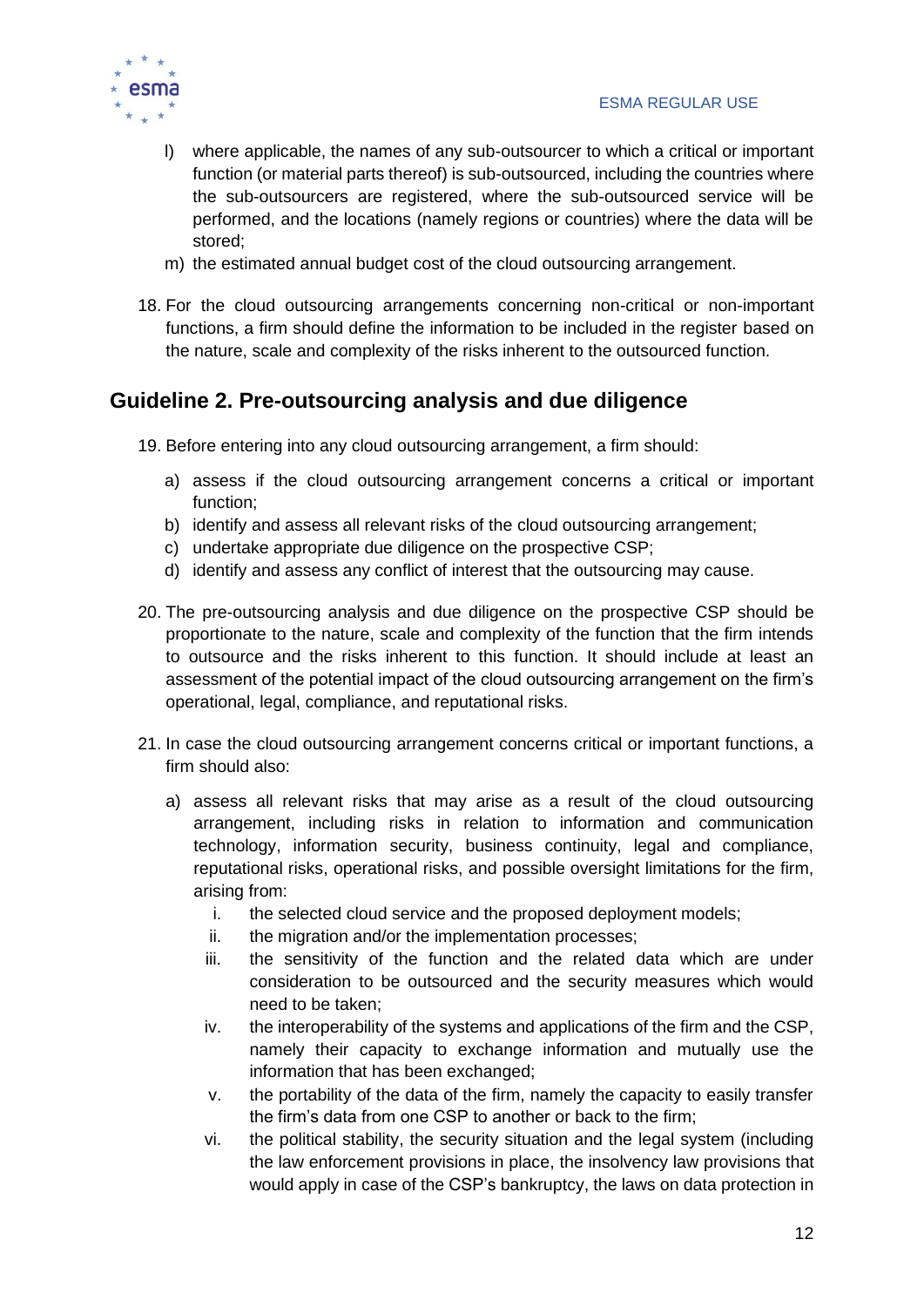

force and whether the conditions for transfer of personal data to a third country under the GDPR are met) of the countries (within or outside the EU) where the outsourced functions would be provided and where the outsourced data would be stored; in case of sub-outsourcing, the additional risks that may arise if the sub-outsourcer is located in a third country or a different country from the CSP and, in case of a sub-outsourcing chain, any additional risk which may arise, including in relation to the absence of a direct contract between the firm and the sub-outsourcer performing the outsourced function;

- vii. possible concentration within the firm (including, where applicable, at the level of its group,) caused by multiple cloud outsourcing arrangements with the same CSP as well as possible concentration within the EU financial sector, caused by multiple firms making use of the same CSP or a small group of CSPs. When assessing the concentration risk, the firm should take into account all its cloud outsourcing arrangements (and, where applicable, the cloud outsourcing arrangements at the level of its group) with that CSP;
- b) take into account the expected benefits and costs of the cloud outsourcing arrangement, including weighing any significant risks which may be reduced or better managed against any significant risks which may arise as a result of the cloud outsourcing arrangement.
- 22. In case of outsourcing of critical or important functions, the due diligence should include an evaluation of the suitability of the CSP. When assessing the suitability of the CSP, a firm should ensure that the CSP has the business reputation, the skills, the resources (including human, IT and financial), the organisational structure and, if applicable, the relevant authorisation(s) or registration(s) to perform the critical or important function in a reliable and professional manner and to meet its obligations over the duration of the cloud outsourcing arrangement. Additional factors to be considered in the due diligence on the CSP include, but are not limited to:
	- a) the management of information security and in particular the protection of personal, confidential or otherwise sensitive data;
	- b) the service support, including support plans and contacts, and incident management processes;
	- c) the business continuity and disaster recovery plans;
- 23. Where appropriate and in order to support the due diligence performed, a firm may also use certifications based on international standards and external or internal audit reports.
- 24. If a firm becomes aware of significant deficiencies and/or significant changes to the services provided or to the situation of the CSP, the pre-outsourcing analysis and due diligence on the CSP should be promptly reviewed or where needed re-performed.
- 25. In case a firm enters into a new arrangement or renews an existing arrangement with a CSP that has already been assessed, it should determine, on a risk-based approach, whether a new due diligence is needed.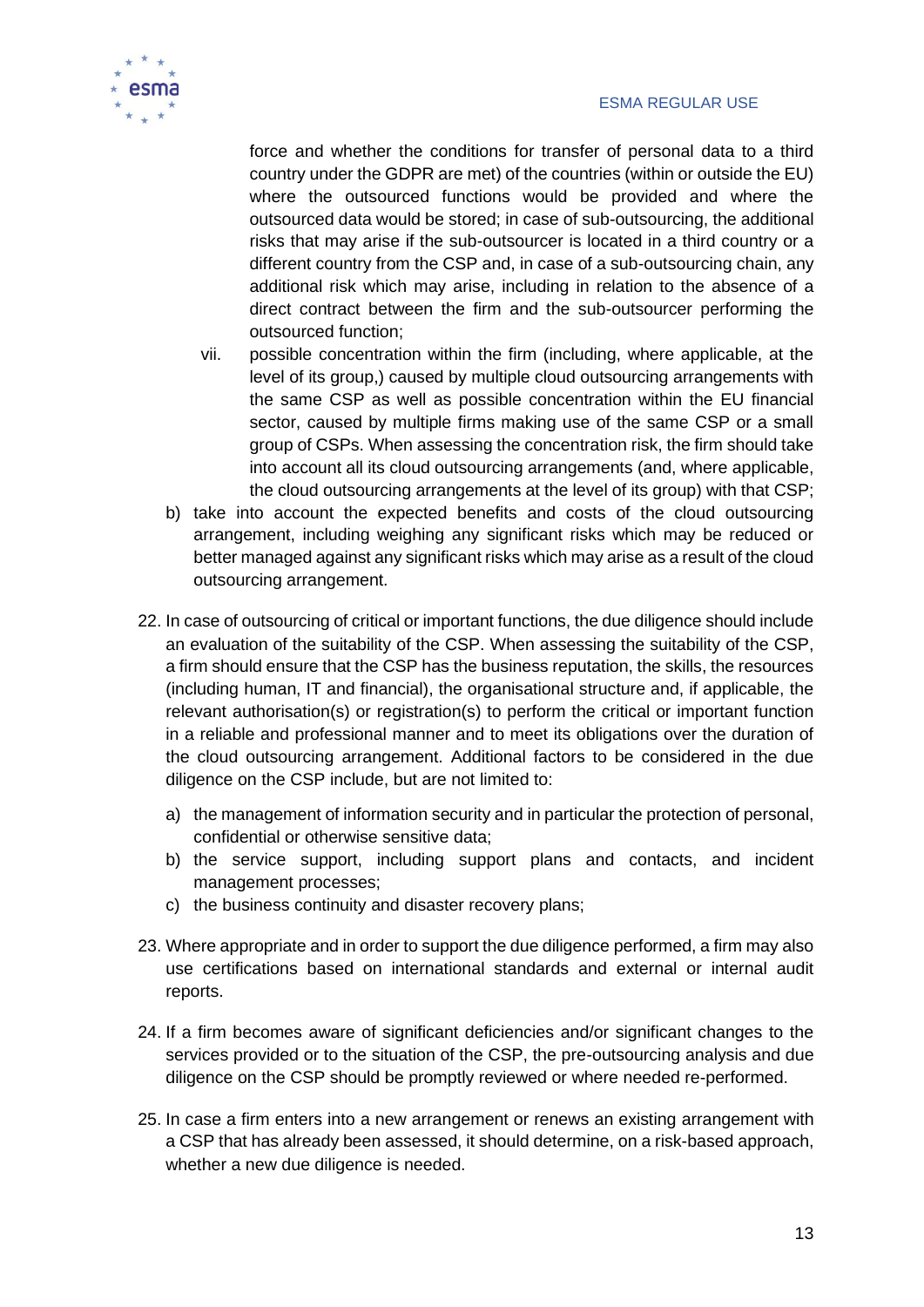

# <span id="page-14-0"></span>**Guideline 3. Key contractual elements**

- 26. The respective rights and obligations of a firm and its CSP should be clearly set out in a written agreement.
- 27. The written agreement should expressly allow the possibility for the firm to terminate it, where necessary.
- 28. In case of outsourcing of critical or important functions, the written agreement should include at least:
	- a) a clear description of the outsourced function;
	- b) the start date and end date, where applicable, of the agreement and the notice periods for the CSP and for the firm;
	- c) the governing law of the agreement and, if any, the choice of jurisdiction;
	- d) the firm's and the CSP's financial obligations;
	- e) whether sub-outsourcing is permitted, and, if so, under which conditions, having regard to Guideline 7;
	- f) the location(s) (namely regions or countries) where the outsourced function will be provided and where data will be processed and stored, and the conditions to be met, including a requirement to notify the firm if the CSP proposes to change the location(s);
	- g) provisions regarding information security and protection of personal data, having regard to Guideline 4;
	- h) the right for the firm to monitor the CSP's performance under the cloud outsourcing arrangement on a regular basis, having regard to Guideline 6;
	- i) the agreed service levels, which should include, quantitative and qualitative performance targets in order to allow for timely monitoring so that appropriate corrective actions can be taken without undue delay if agreed service levels are not met;
	- j) the reporting obligations of the CSP to the firm and, as appropriate, the obligations to submit reports relevant for the firm's security function and key functions, such as reports prepared by the internal audit function of the CSP;
	- k) provisions regarding the management of incidents by the CSP, including the obligation for the CSP to report to the firm without undue delay incidents that have affected the operation of the firm's contracted service;
	- l) whether the CSP should take mandatory insurance against certain risks and, if applicable, the level of insurance cover requested;
	- m) the requirements for the CSP to implement and test business continuity and disaster recovery plans;
	- n) the requirement for the CSP to grant the firm, its competent authorities and any other person appointed by the firm or the competent authorities the right to access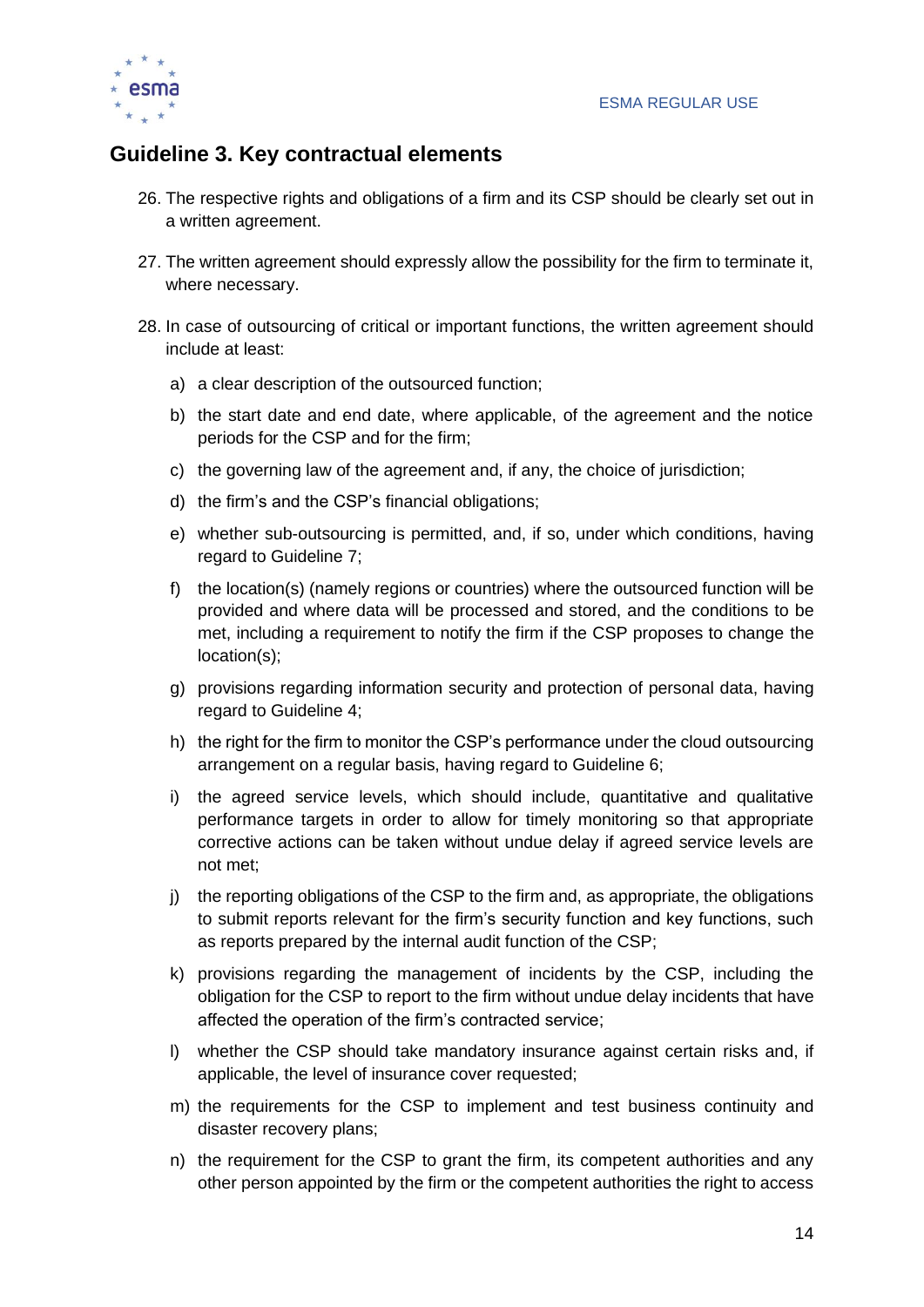

('access rights') and to inspect ('audit rights') the relevant information, premises, systems and devices of the CSP to the extent necessary to monitor the CSP's performance under the cloud outsourcing arrangement and its compliance with the applicable regulatory and contractual requirements, having regard to Guideline 6;

o) provisions to ensure that the data that the CSP processes or stores on behalf of the firm can be accessed, recovered and returned to the firm as needed, having regard to Guideline 5.

# <span id="page-15-0"></span>**Guideline 4. Information security**

- 29. A firm should set information security requirements in its internal policies and procedures and within the cloud outsourcing written agreement and monitor compliance with these requirements on an ongoing basis, including to protect confidential, personal or otherwise sensitive data. These requirements should be proportionate to the nature, scale and complexity of the function that the firm outsources to the CSP and the risks inherent to this function.
- 30. For that purpose, in case of outsourcing of critical or important functions, and without prejudice to the applicable requirements under GDPR, a firm, applying a risk-based approach, should at least:
	- a) *information security organisation:* ensure that there is a clear allocation of information security roles and responsibilities between the firm and the CSP, including in relation to threat detection, incident management and patch management, and ensure that the CSP is effectively able to fulfil its roles and responsibilities;
	- b) *identity and access management*: ensure that strong authentication mechanisms (for example multi-factor authentication) and access controls are in place with a view to prevent unauthorised access to the firm's data and back-end cloud resources;
	- c) *encryption and key management:* ensure that relevant encryption technologies are used, where necessary, for data in transit, data in memory, data at rest and data back-ups, in combination with appropriate key management solutions to limit the risk of non-authorised access to the encryption keys; in particular, the firm should consider state-of-the-art technology and processes when selecting its key management solution;
	- d) *operations and network security:* consider appropriate levels of network availability, network segregation (for example tenant isolation in the shared environment of the cloud, operational separation as regards the web, application logic, operating system, network, Data Base Management System (DBMS) and storage layers) and processing environments (for example test, User Acceptance Testing, development, production)
	- e) *application programming interfaces (API):* consider mechanisms for the integration of the cloud services with the systems of the firm to ensure security of APIs (for example establishing and maintaining information security policies and procedures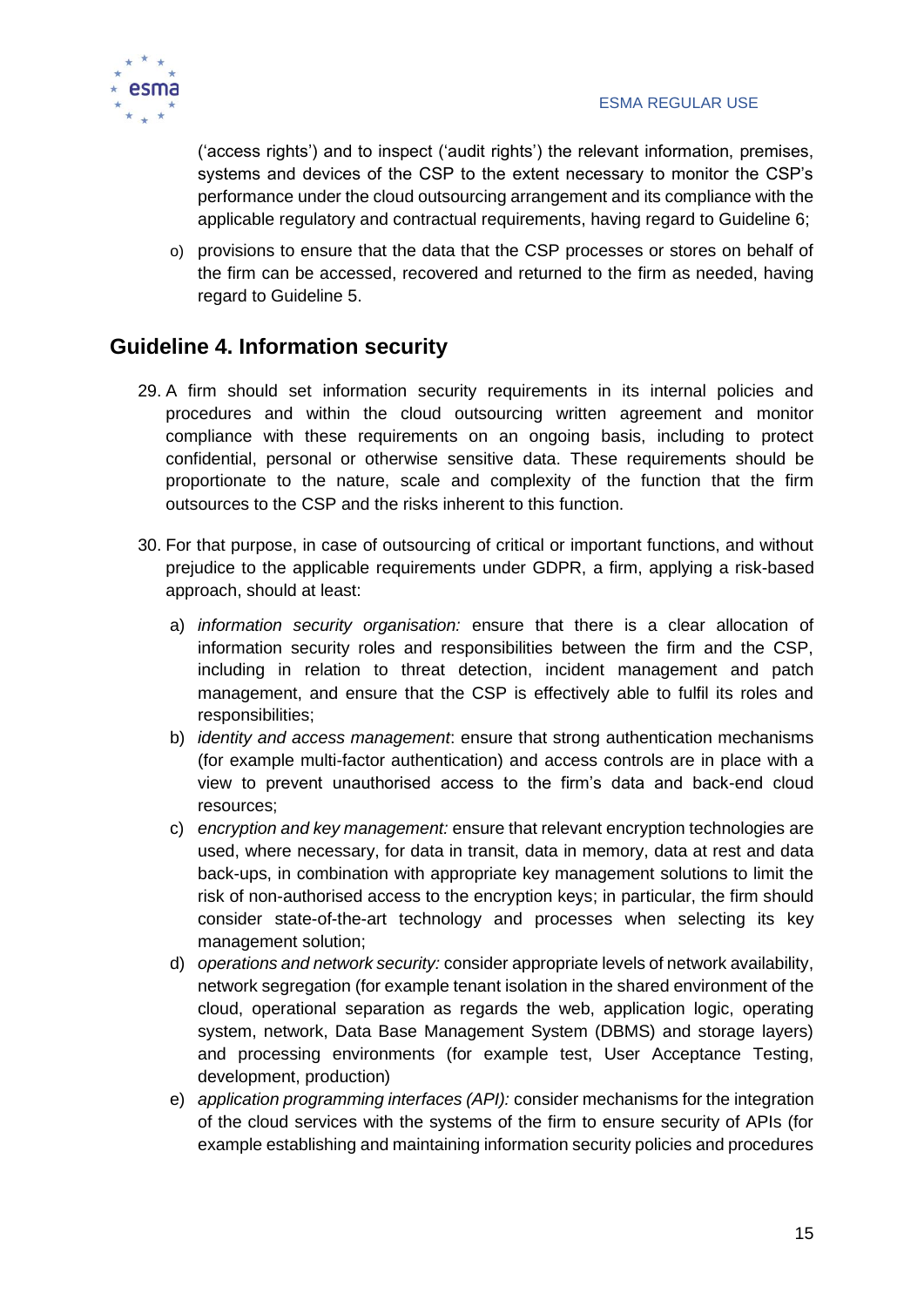

for APIs across multiple system interfaces, jurisdictions, and business functions to prevent unauthorised disclosure, modification or destruction of data);

- f) *business continuity and disaster recovery*: ensure that effective business continuity and disaster recovery controls are in place (for example by setting minimum capacity requirements, selecting hosting options that are geographically spread, with the capability to switch from one to the other, or requesting and reviewing documentation showing the transport route of the firm's data among the CSP's systems, as well as considering the possibility to replicate machine images to an independent storage location, which is sufficiently isolated from the network or taken offline);
- g) *data location*: adopt a risk-based approach to data storage and data processing location(s) (namely regions or countries);
- h) *compliance & monitoring*: verify that the CSP complies with internationally recognised information security standards and has implemented appropriate information security controls (for example by requesting the CSP to provide evidence that it conducts relevant information security reviews and by performing regular assessments and tests on the CSP's information security arrangements).

# <span id="page-16-0"></span>**Guideline 5. Exit strategies**

- 31. In case of outsourcing of critical or important functions, a firm should ensure that it is able to exit the cloud outsourcing arrangement without undue disruption to its business activities and services to its clients, and without any detriment to its compliance with its obligations under the applicable legislation, as well as the confidentiality, integrity and availability of its data. For that purpose, a firm should:
	- a) develop exit plans that are comprehensive, documented and sufficiently tested. These plans should be updated as needed, including in case of changes in the outsourced function;
	- b) identify alternative solutions and develop transition plans to remove the outsourced function and data from the CSP and, where applicable, any sub-outsourcer, and transfer them to the alternative CSP indicated by the firm or directly back to the firm. These solutions should be defined with regard to the challenges that may arise from the location of the data, taking the necessary measures to ensure business continuity during the transition phase;
	- c) ensure that the cloud outsourcing written agreement includes an obligation for the CSP to support the orderly transfer of the outsourced function, and the related processing of data, from the CSP and any sub-outsourcer to another CSP indicated by the firm or directly to the firm in case the firm activates the exit strategy. The obligation to support the orderly transfer of the outsourced function, and the related treatment of data, should include where relevant the secure deletion of the data from the systems of the CSP and any sub-outsourcer.
- 32. When developing the exit plans and solutions referred to in points (a) and (b) above ('exit strategy'), the firm should consider the following:
	- a) define the objectives of the exit strategy;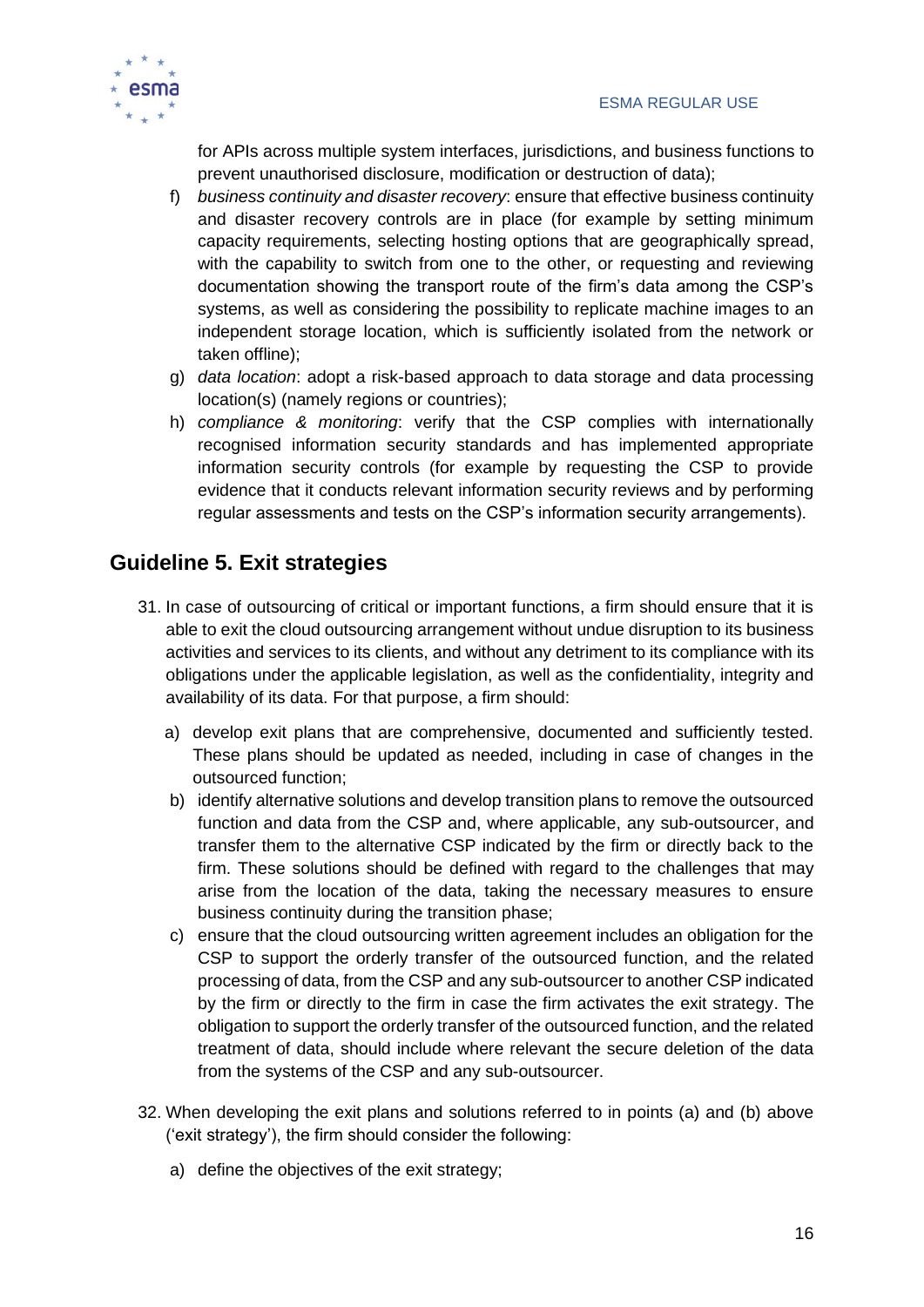

- b) define the trigger events that could activate the exit strategy. These should include at least the termination of the cloud outsourcing arrangement at the initiative of the firm or the CSP and the failure or other serious discontinuation of the business activity of the CSP;
- c) perform a business impact analysis that is commensurate to the function outsourced to identify what human and other resources would be required to implement the exit strategy;
- d) assign roles and responsibilities to manage the exit strategy;
- e) test the appropriateness of the exit strategy, using a risk-based approach, (for example, by carrying out an analysis of the potential costs, impact, resources and timing implications of transferring an outsourced service to an alternative provider);
- f) define success criteria of the transition.
- 33. A firm should include indicators of the trigger events of the exit strategy in its ongoing monitoring and oversight of the services provided by the CSP under the cloud outsourcing arrangement.

## <span id="page-17-0"></span>**Guideline 6. Access and Audit Rights**

- 34. A firm should ensure that the cloud outsourcing written agreement does not limit the firm's and competent authority's effective exercise of the access and audit rights and oversight options on the CSP.
- 35. A firm should ensure that the exercise of the access and audit rights (for example, the audit frequency and the areas and services to be audited) takes into consideration whether the outsourcing is related to a critical or important function, as well as the nature and extent of the risks and impact arising from the cloud outsourcing arrangement on the firm.
- 36. In case the exercise of the access or audit rights, or the use of certain audit techniques create a risk for the environment of the CSP and/or another CSP's client (for example by impacting service levels, confidentiality, integrity and availability of data), the CSP should provide a clear rationale to the firm as to why this would create a risk and the CSP should agree with the firm on alternative ways to achieve a similar result (for example, the inclusion of specific controls to be tested in a specific report/certification produced by the CSP).
- 37. Without prejudice to their final responsibility regarding cloud outsourcing arrangements, in order to use audit resources more efficiently and decrease the organisational burden on the CSP and its clients, firms may use:
	- a) third-party certifications and external or internal audit reports made available by the CSP;
	- b) pooled audits performed jointly with other clients of the same CSP or pooled audits performed by a third-party auditor appointed by multiple clients of the same CSP.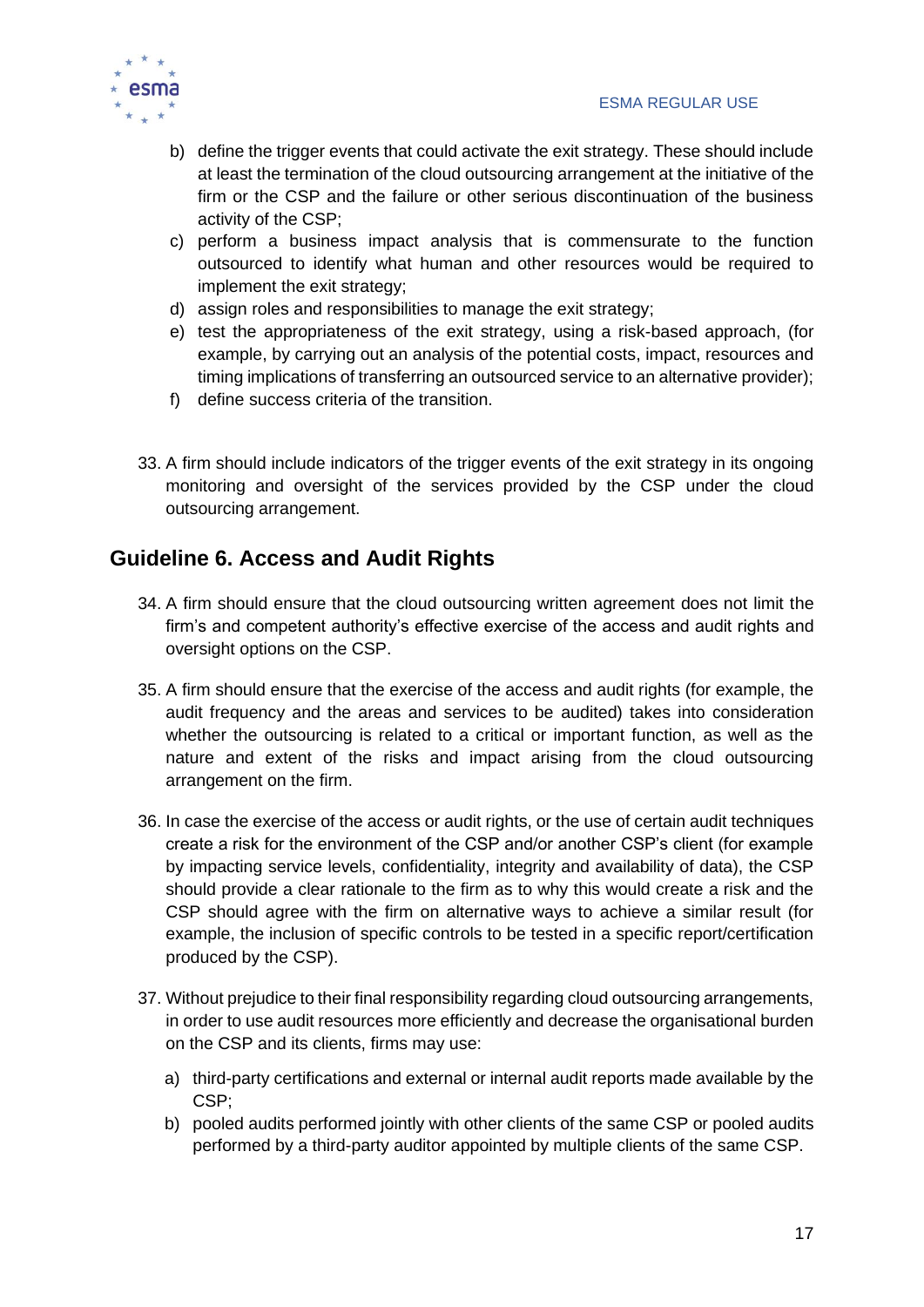

- 38. In case of outsourcing of critical or important functions, a firm should assess whether the third-party certifications and external or internal audit reports referred to in paragraph 37(a) are adequate and sufficient to comply with its obligations under the applicable legislation and should aim at not solely relying on these certifications and reports over time.
- 39. In case of outsourcing of critical or important functions, a firm should make use of the third-party certifications and external or internal audit reports referred to in paragraph 37(a) only if it:
	- a) is satisfied that the scope of the certifications or the audit reports covers the CSP's key systems (for example processes, applications, infrastructure, data centres), the key controls identified by the firm and the compliance with the relevant applicable legislation;
	- b) thoroughly assesses the content of the certifications or audit reports on a regular basis and verify that the certifications or reports are not obsolete;
	- c) ensures that the CSP's key systems and controls are covered in future versions of the certifications or audit reports;
	- d) is satisfied with the certifying or auditing party (for example with regard to its qualifications, expertise, re-performance/verification of the evidence in the underlying audit file as well as rotation of the certifying or auditing company);
	- e) is satisfied that the certifications are issued and that the audits are performed according to appropriate standards and include a test of the effectiveness of the key controls in place;
	- f) has the contractual right to request the expansion of the scope of the certifications or audit reports to other relevant systems and controls of the CSP; the number and frequency of such requests for scope modification should be reasonable and legitimate from a risk management perspective;
	- g) retains the contractual right to perform individual on-site audits at its discretion with regard to the outsourced function.
- 40. A firm should ensure that, before an on-site visit, including by a third party appointed by the firm (for example an auditor), prior notice within a reasonable time period is provided to the CSP, unless an early prior notification is not possible due to an emergency or crisis situation or would lead to a situation where the audit would no longer be effective. Such notice should include the location, purpose of the visit and the personnel that will participate to the visit.
- 41. Considering that cloud services present a high level of technical complexity and raise specific jurisdictional challenges, the staff performing the audit – being the internal auditors of the firm or auditors acting on its behalf – should have the right skills and knowledge to properly assess the relevant cloud services and perform effective and relevant audit. This should also apply to the firms' staff reviewing the certifications or audit reports provided by the CSP.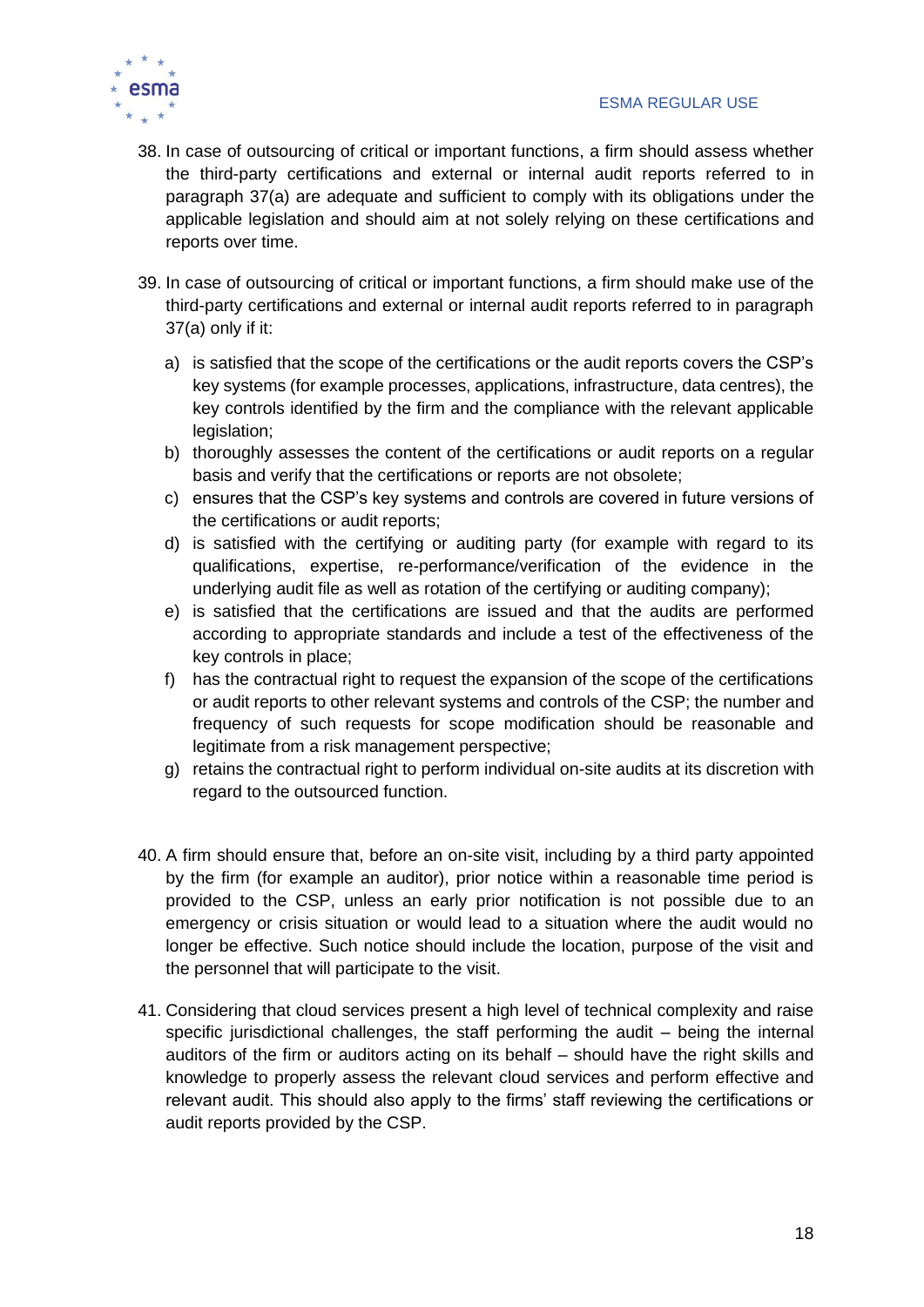

# <span id="page-19-0"></span>**Guideline 7. Sub-outsourcing**

- 42. If sub-outsourcing of critical or important functions (or material parts thereof) is permitted, the cloud outsourcing written agreement between the firm and the CSP should:
	- a) specify any part or aspect of the outsourced function that are excluded from potential sub-outsourcing;
	- b) indicate the conditions to be complied with in case of sub-outsourcing;
	- c) specify that the CSP remains accountable and is obliged to oversee those services that it has sub-outsourced to ensure that all contractual obligations between the CSP and the firm are continuously met;
	- d) include an obligation for the CSP to notify the firm of any intended sub-outsourcing, or material changes thereof, in particular where that might affect the ability of the CSP to meet its obligations under the cloud outsourcing arrangement with the firm. The notification period set in the written agreement should allow the firm sufficient time at least to carry out a risk assessment of the proposed sub-outsourcing or material changes thereof and to object to or explicitly approve them, as indicated in point (e) below;
	- e) ensure that the firm has the right to object to the intended sub-outsourcing, or material changes thereof, or that explicit approval is required before the proposed sub-outsourcing or material changes come into effect;
	- f) ensure that the firm has the contractual right to terminate the cloud outsourcing arrangement with the CSP in case it objects to the proposed sub-outsourcing or material changes thereof and in case of undue sub-outsourcing (for example where the CSP proceeds with the sub-outsourcing without notifying the firm or it seriously infringes the conditions of the sub-outsourcing specified in the outsourcing agreement).
- 43. The firm should ensure that the CSP appropriately oversees the sub-outsourcer.

### <span id="page-19-1"></span>**Guideline 8. Written notification to competent authorities**

- 44. The firm should notify in writing its competent authority in a timely manner of planned cloud outsourcing arrangements that concern a critical or important function. The firm should also notify in a timely manner and in writing its competent authority of those cloud outsourcing arrangements that concern a function that was previously classified as non-critical or non-important and then became critical or important.
- 45. The firm's written notification should include, taking into account the principle of proportionality, at least the following information:
	- a) the start date of the cloud outsourcing agreement and, as applicable, the next contract renewal date, the end date and/or notice periods for the CSP and for the firm;
	- b) a brief description of the outsourced function;